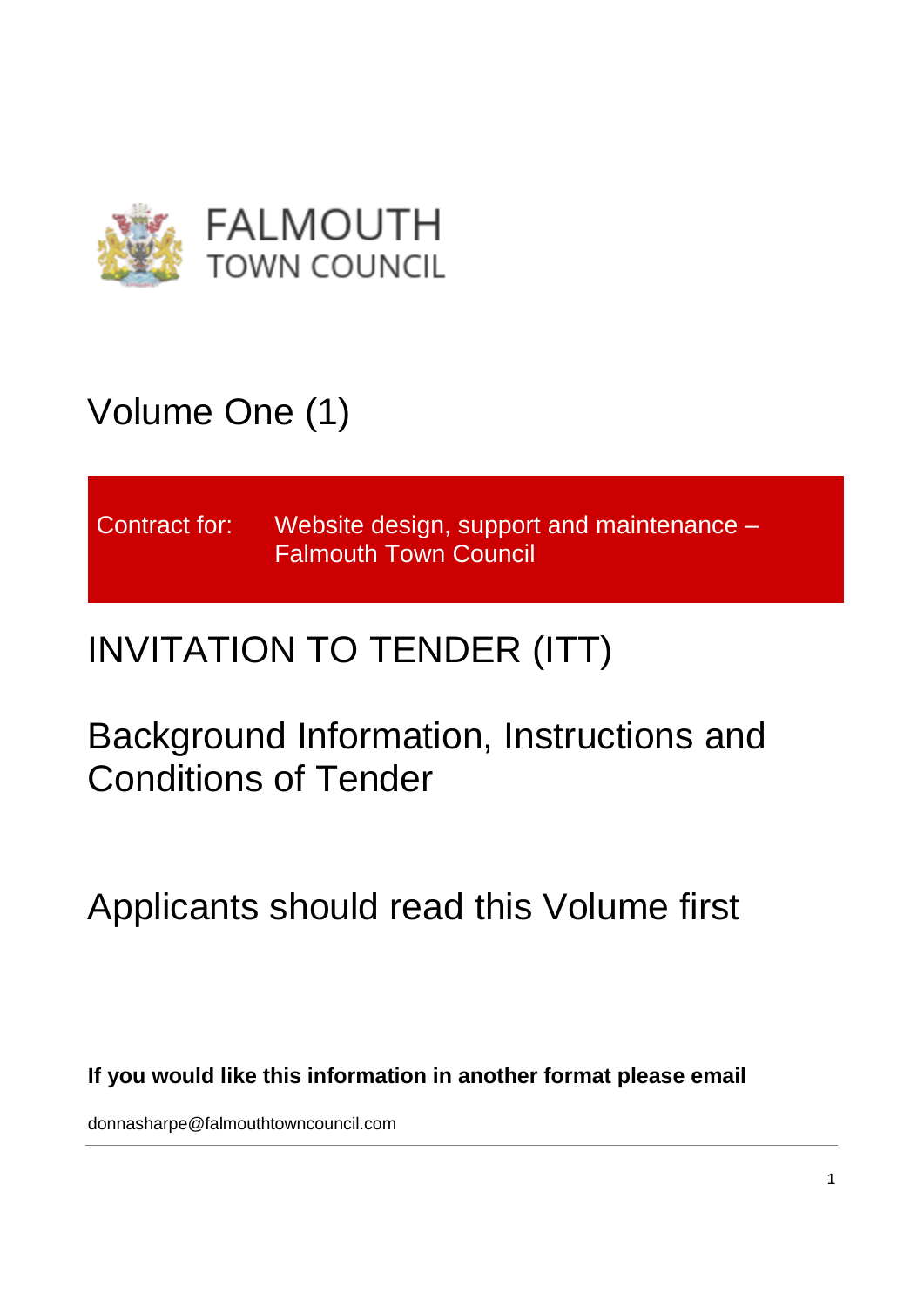# **Contents**

| Transfer of Undertakings (Protection of Employment) Regulations 2006 (TUPE) (as |  |
|---------------------------------------------------------------------------------|--|
|                                                                                 |  |
|                                                                                 |  |
|                                                                                 |  |
|                                                                                 |  |
|                                                                                 |  |
|                                                                                 |  |
|                                                                                 |  |
|                                                                                 |  |
|                                                                                 |  |
|                                                                                 |  |
|                                                                                 |  |
|                                                                                 |  |
|                                                                                 |  |
|                                                                                 |  |
|                                                                                 |  |
|                                                                                 |  |
|                                                                                 |  |
| Discrepancies, Omissions and Enquiries concerning the Documents 12              |  |
| Relevant and Associated Legislation, Directives and Codes  13                   |  |
|                                                                                 |  |
|                                                                                 |  |
|                                                                                 |  |
|                                                                                 |  |
|                                                                                 |  |
|                                                                                 |  |
|                                                                                 |  |
|                                                                                 |  |
|                                                                                 |  |
|                                                                                 |  |
|                                                                                 |  |
|                                                                                 |  |
|                                                                                 |  |
|                                                                                 |  |
|                                                                                 |  |
|                                                                                 |  |
|                                                                                 |  |
|                                                                                 |  |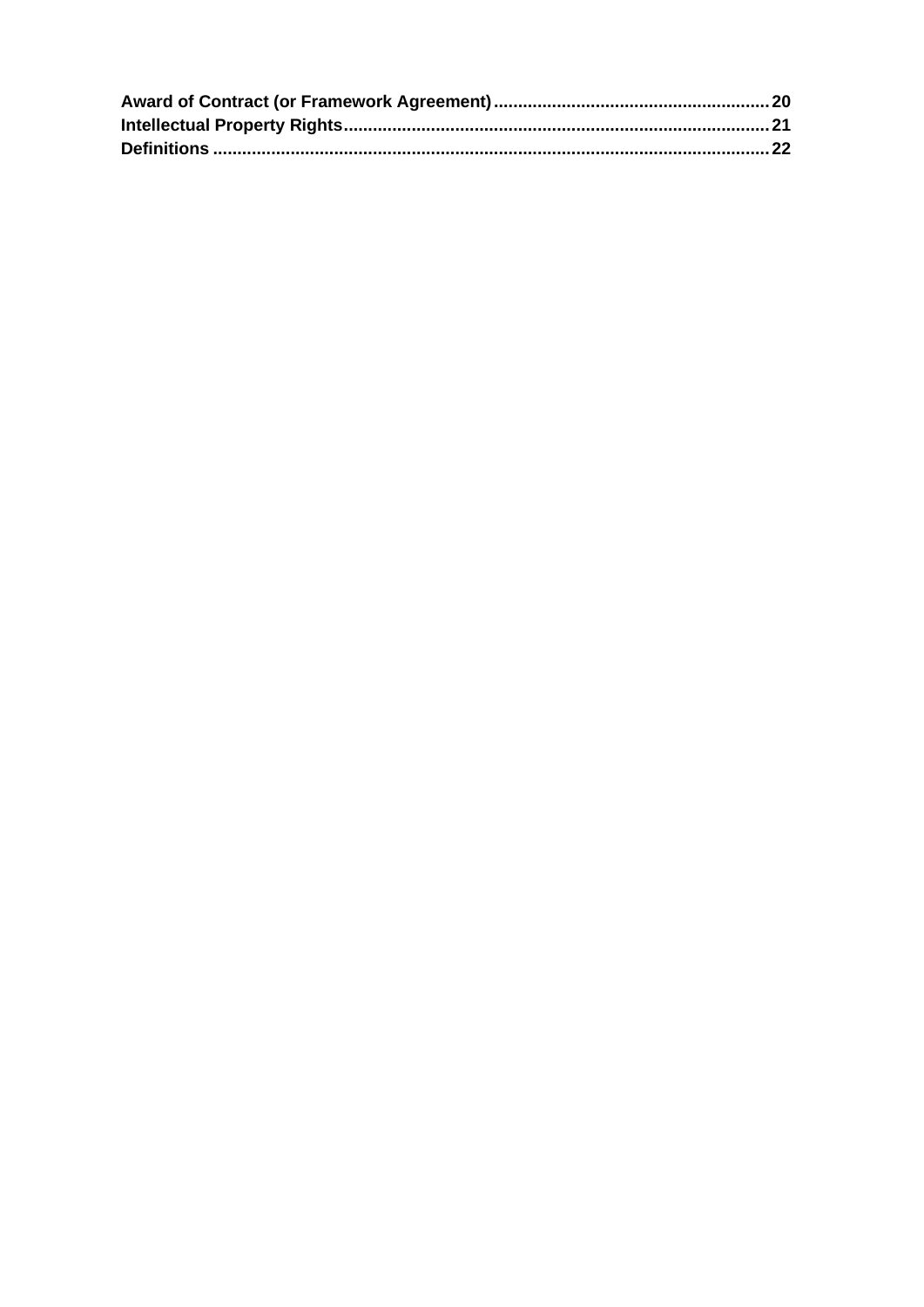# <span id="page-3-0"></span>**Information and Instructions**

# <span id="page-3-1"></span>**Section 1 – About the Council**

## <span id="page-3-2"></span>**1.1 The Council**

.

- 1.1.1 The Client for this Project and in effect Contracting Authority is Falmouth Town Council (The Town Council). The Town Council was formed on local government reorganisation in 1974 from the former Falmouth Borough Council. The town received Royal Charter in 1661.
- 1.1.2 Falmouth is formally twinned with Douarnenez in Brittany and Rotenburg (Wümme) in Germany and is encouraging informal cultural links with Villagarcia in Spain.

**Total electorate 17,625. Total population 21,385. Area 776 hectares.** See also: https://www.falmouthtowncouncil.co.uk/

1.1.3 Randall Simmonds (QS) are to be the Council appointed point of contact in regards to this Tender opportunity.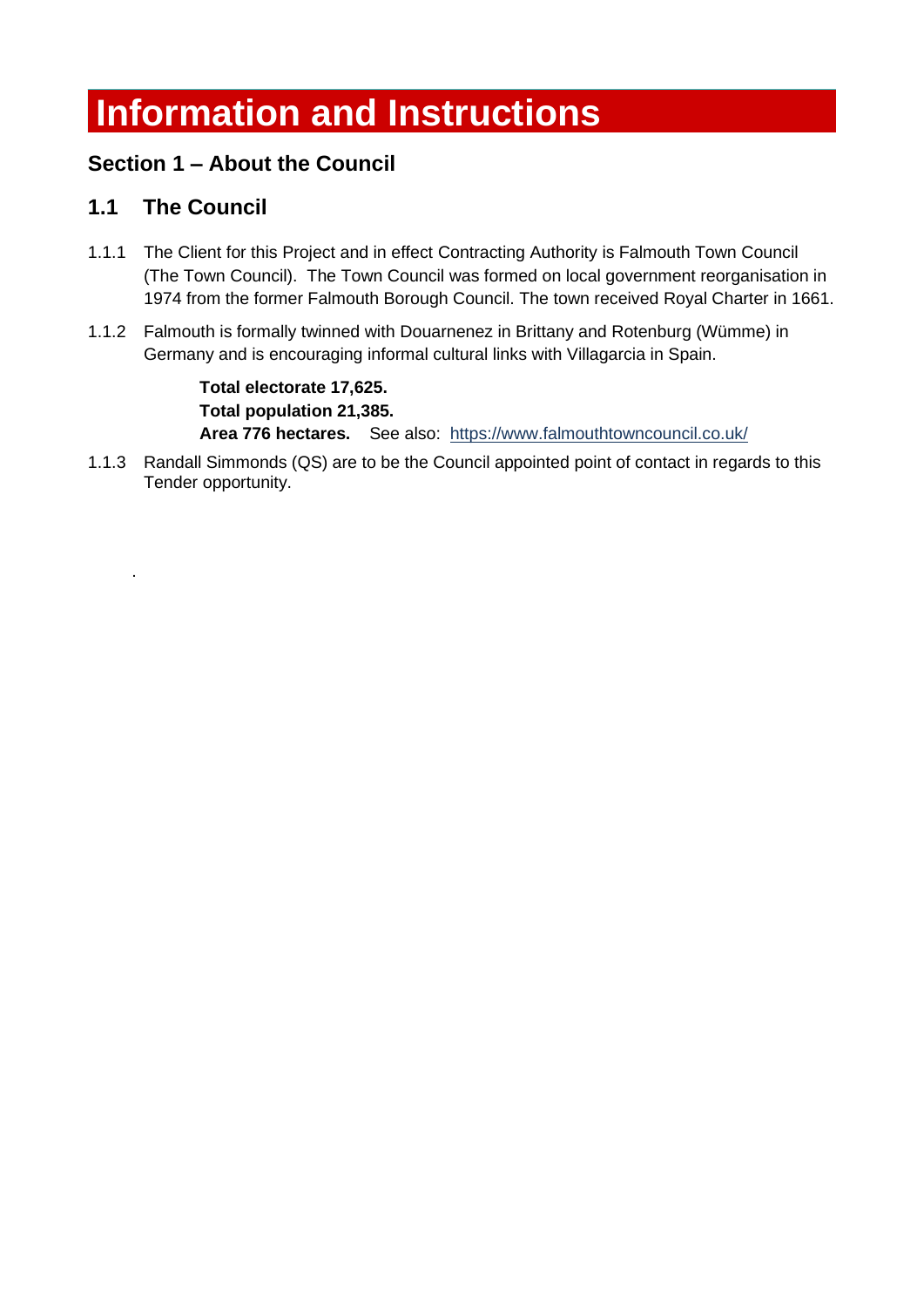## <span id="page-4-0"></span>**Section 2 – About the Tender**

- 2.1 This requirement is for the provision of a new website for the Council to replace outdated (Drupal) website models, www.falmouthtowncouncil.com and www.falmouthartgallery.com whilst retaining the vast majority of information already logged onto these websites.
- 2.2 In addition, the design of the website shall conform with the Accessibility Regulations 2018 and provision of an Accessibility Statement on the website, (see below for more details:

[https://accessibility.campaign.gov.uk/?utm\\_source=Blogs&utm\\_medium=GDS&utm\\_campa](https://accessibility.campaign.gov.uk/?utm_source=Blogs&utm_medium=GDS&utm_campaign=access_regs) [ign=access\\_regs](https://accessibility.campaign.gov.uk/?utm_source=Blogs&utm_medium=GDS&utm_campaign=access_regs)

- 2.3 Note : the www.falmouth.co.uk is the destination management site for Falmouth and is not part of this contract opportunity.
- 2.4 The primary objectives are:

To provide the Town Council with a new website which is intuitive and easy to follow and which reflects value for money for Falmouth residents and which is fully functioning once live.

The website is to be built using Wordpress.

The new website will have a commonality of look and feel and will reflect the brand and style of the Council and its various areas of service delivery.

- 2.5 The new website must add value to visitors with enhanced search capabilities.
- 2.6 Secondary objective/project deliverable is to provide the Town Council with a service to assist in the maintenance, hosting, safety and security of the website.
- 2.7 The Tender Documentation comprises:-

Volume 1 Instruction to Tenderers (this document)

Volume 2 Supplier response document)

Requirement Specification

Price Schedule

#### <span id="page-4-1"></span>**Contract / Contract Period**

2.8 The form of Contract to be agreed with Supplier. As a base reference Terms and Conditions of the Cabinet Office MODEL SERVICES AGREEMENT COMBINED SCHEDULES – Suppliers are asked to provide either a marked-up response to this Model Agreement or alternatives to form part of final discussion

[https://assets.publishing.service.gov.uk/government/uploads/system/uploads/attachment\\_data/fil](https://assets.publishing.service.gov.uk/government/uploads/system/uploads/attachment_data/file/935503/Model_Services_Contract_Combined_Schedules_v1.09A__England_and_Wales_.pdf) [e/935503/Model\\_Services\\_Contract\\_Combined\\_Schedules\\_v1.09A\\_\\_England\\_and\\_Wales\\_.pdf](https://assets.publishing.service.gov.uk/government/uploads/system/uploads/attachment_data/file/935503/Model_Services_Contract_Combined_Schedules_v1.09A__England_and_Wales_.pdf)

- 2.9 It is intended that any resultant Contract shall commence as soon after receipt of formal letter of award as may be agreed.
- 2.10 It is envisaged that the website will service the Town Council for a minimum of the next 5 years.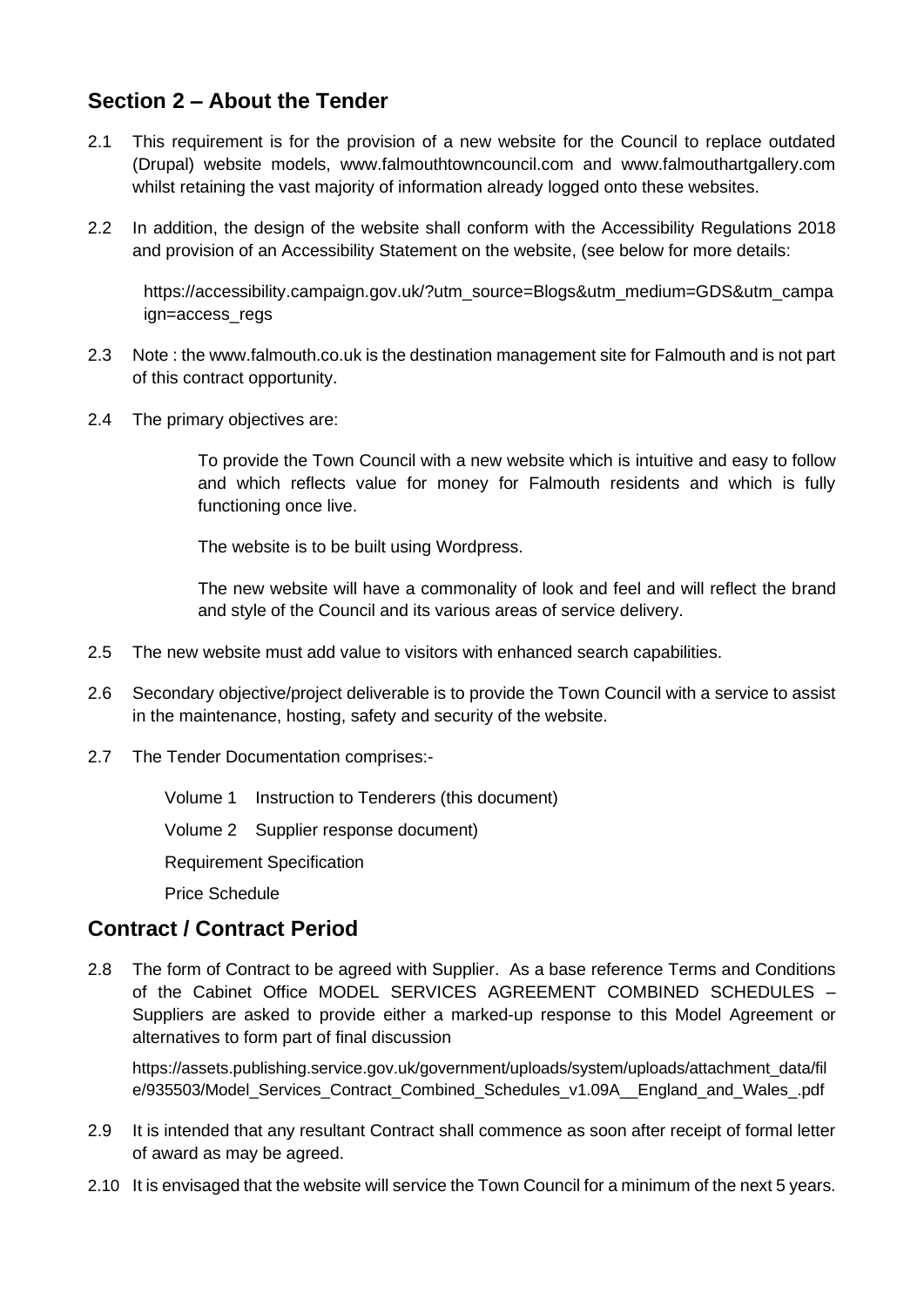## <span id="page-5-0"></span>**Insurance Levels**

- 2.11 Employer's Liability Insurance The Council's minimum requirement is **£5m**.
- 2.12 Product Liability The Council's minimum requirement is **£5m.**
- 2.13 Public Liability Insurance The Council's minimum requirement is **£5m.**

## <span id="page-5-1"></span>**Transfer of Undertakings (Protection of Employment) Regulations 2006 (TUPE) (as amended)**

- 2.14 It is the responsibility of the Applicant to consider whether or not TUPE is likely to apply in the particular circumstances of this tender exercise and to act accordingly. Applicants should therefore take their own advice regarding the likelihood of TUPE applying.
- 2.15 It is the view of the Council that TUPE is **does not** to apply to this tender.
- 2.16 The Applicant shall indemnify the other against any direct losses sustained as a result of any breach of the TUPE Regulations by the party in default.
- 2.17 For more information please use the websites listed below:

#### [www.gov.uk/transfers-takeovers](https://www.gov.uk/transfers-takeovers)

The Transfer of Undertakings (Protection of Employment) Regulations 2006 <https://www.legislation.gov.uk/uksi/2006/246/contents/made>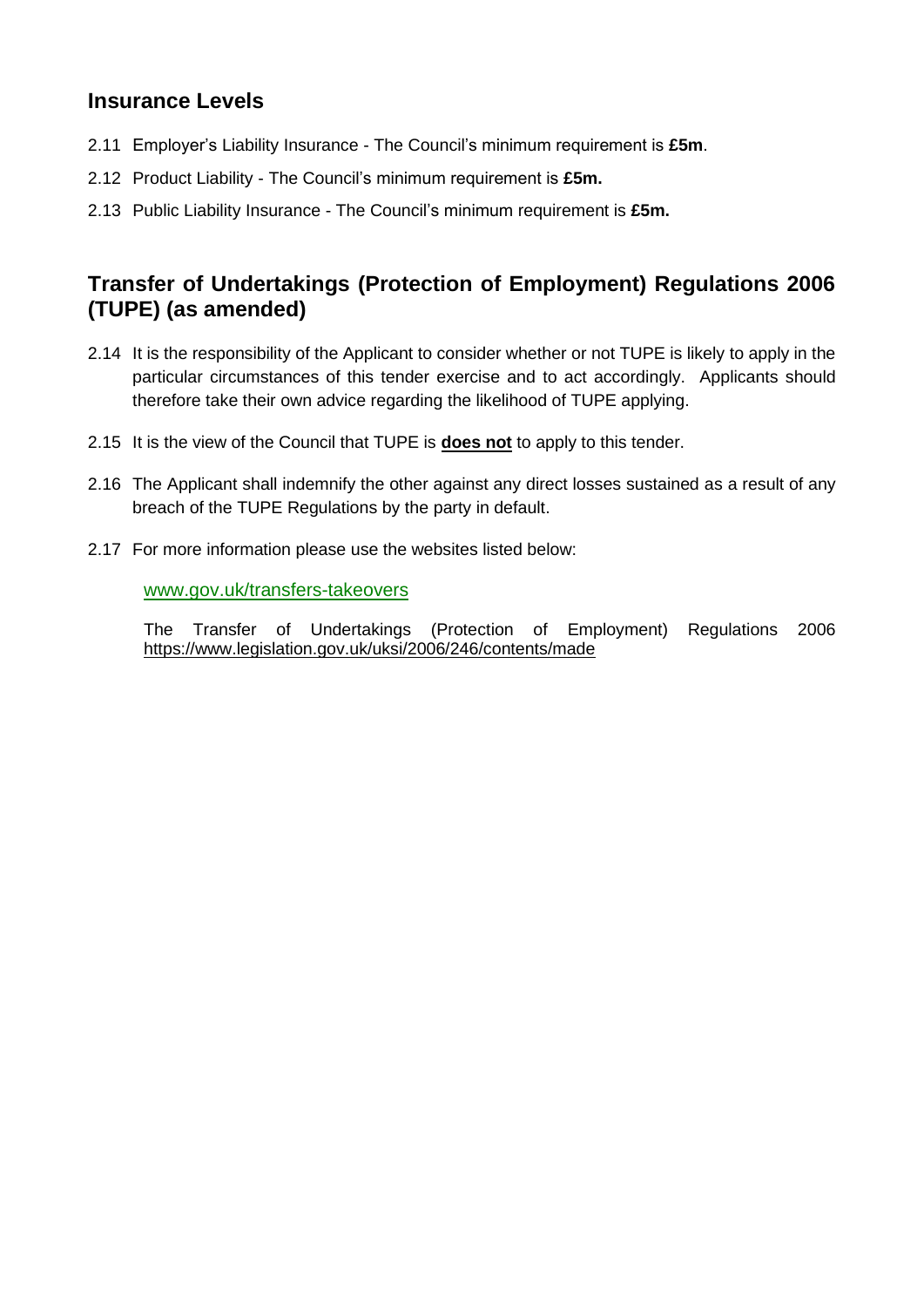# <span id="page-6-0"></span>**Section 3 - About the Procurement Process**

#### <span id="page-6-1"></span>**Procurement Procedure**

- 3.1 The Tender is below Threshold Works level and the Town Council is issuing this Invitation to Tender (ITT) and is inviting bids from Applicants in response to the published Contract Notice.
- 3.2 The procurement process that the Council has selected is the Open Procedure in line with the Public Contracts Regulations (the Regulations) 2015, which means that all Applicants that submit a Bid shall be evaluated in accordance with these Instructions and set process.

#### <span id="page-6-2"></span>**Instructions for Completion**

- 3.3 Where details are provided by the Applicant in literature that they submit in connection with the response, they must ensure that clear cross-references are given to the Town Council.
- 3.4 The following documents must be completed, signed and returned with the tender:
	- Certificates and Declarations
	- **Selection Questionnaire**
	- Specification Response / Method Statements
	- Pricing Schedule
- 3.5 Any information relating to the Town Council and supplied by the Council shall be kept by the Applicant in strictest confidence.
- 3.6 Applicants are advised that the Town Council is not bound to accept the lowest tender submitted, nor to reimburse any expense incurred during the process.

#### <span id="page-6-3"></span>**Clarification Process**

- 3.7 All clarification enquiries should be directed to the Authorised Representative and by no later than the date indicated in the Procurement Timetable detailed elsewhere in this document.
- 3.8 Applicants are advised that where such enquiries have been made, and it is appropriate to do so, the Town Council will distribute to all Applicants a copy of the Clarification and the written reply, with anonymity preserved.

#### <span id="page-6-4"></span>**Council Representatives**

3.9 No person in the Town Council's employ or other agent, except as so authorised by the Council Authorised Representative, has any authority to make any representation or explanation to Applicants as to the meaning of the Contract or any other document or as to anything to be done or not to be done by Applicants or the **successful** Applicant or as to these instructions or as to any other matter or thing so as to bind the Town Council.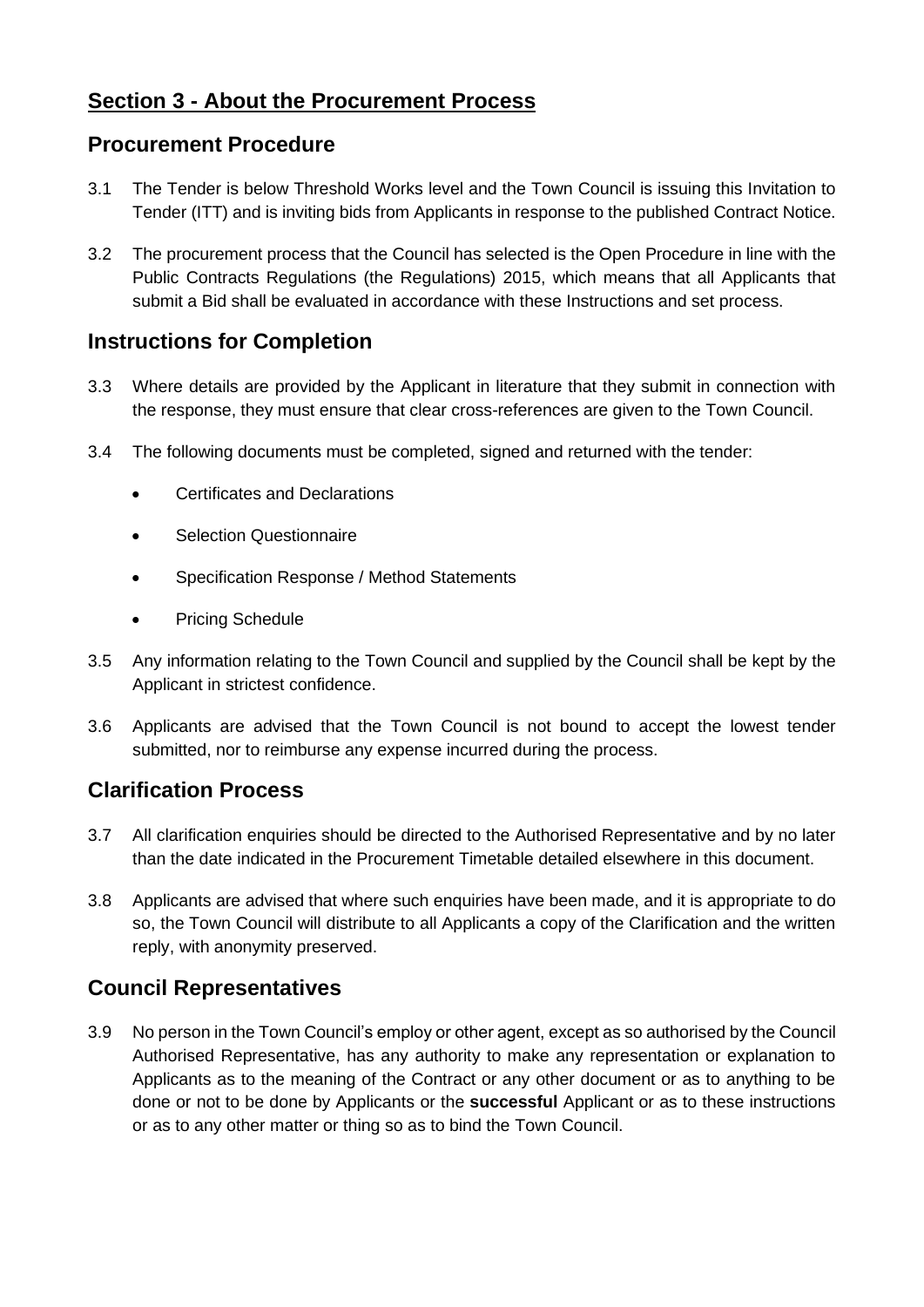#### **Council Authorised Representative contact details:**

Donna Sharpe, Communications Officer [donnasharpe@falmouthtowncouncil.com](mailto:donnasharpe@falmouthtowncouncil.com) / Mobile 07483055810

#### <span id="page-7-0"></span>**Format of Response / Submission**

- 3.10 The response (by email) must be delivered by no later than the time / date on Volume 2.
- 3.11 Loading and submitting of the tender must be completed by the final submission time. Applicants must take into account the speed of Internet connection, size of files, system configuration and general web traffic that may impact on the time required to complete the transaction.

#### <span id="page-7-1"></span>**Validity Period**

3.12 The Tender response must remain valid for acceptance for a period of 90 days from the return date.

#### <span id="page-7-2"></span>**Procurement Timetable**

3.13 This procurement will follow a clear and transparent process, to ensure that all Applicants are treated equally. The key dates for this procurement are anticipated to be as follows:

| <b>Procurement Stage</b>                                   | <b>Applicable to Dates</b> |            |
|------------------------------------------------------------|----------------------------|------------|
| Publication of advertisement (Contract Notice)             | ITT                        | 03/12/2021 |
| Latest date for Clarification questions to be submitted by | <b>ITT</b>                 | 07/01/2022 |
| Clarification responses to be issued by                    | ITT                        | 13/01/2022 |
| <b>Bid Deadline (noon)</b>                                 | <b>ITT</b>                 | 24/01/2022 |
| Evaluation (completed)                                     | <b>ITT</b>                 | 31/01/2022 |
| Notification of Contract award (Contract Award Notice)     | ITT                        | 15/02/2022 |
| Contract start (implementation)                            | ITT                        | 28/02/2022 |
| Contract End (5 years post implementation go live)         | ITT                        | 27/02/2027 |

3.14 The above is indicative and the Town Council reserves the right to change the timetable.

#### <span id="page-7-3"></span>**Eligible Users**

3.15 The Town Council is not procuring on behalf of any other users.

#### <span id="page-7-4"></span>**Evaluation Approach**

3.16 Bids will be evaluated in One part:

• Award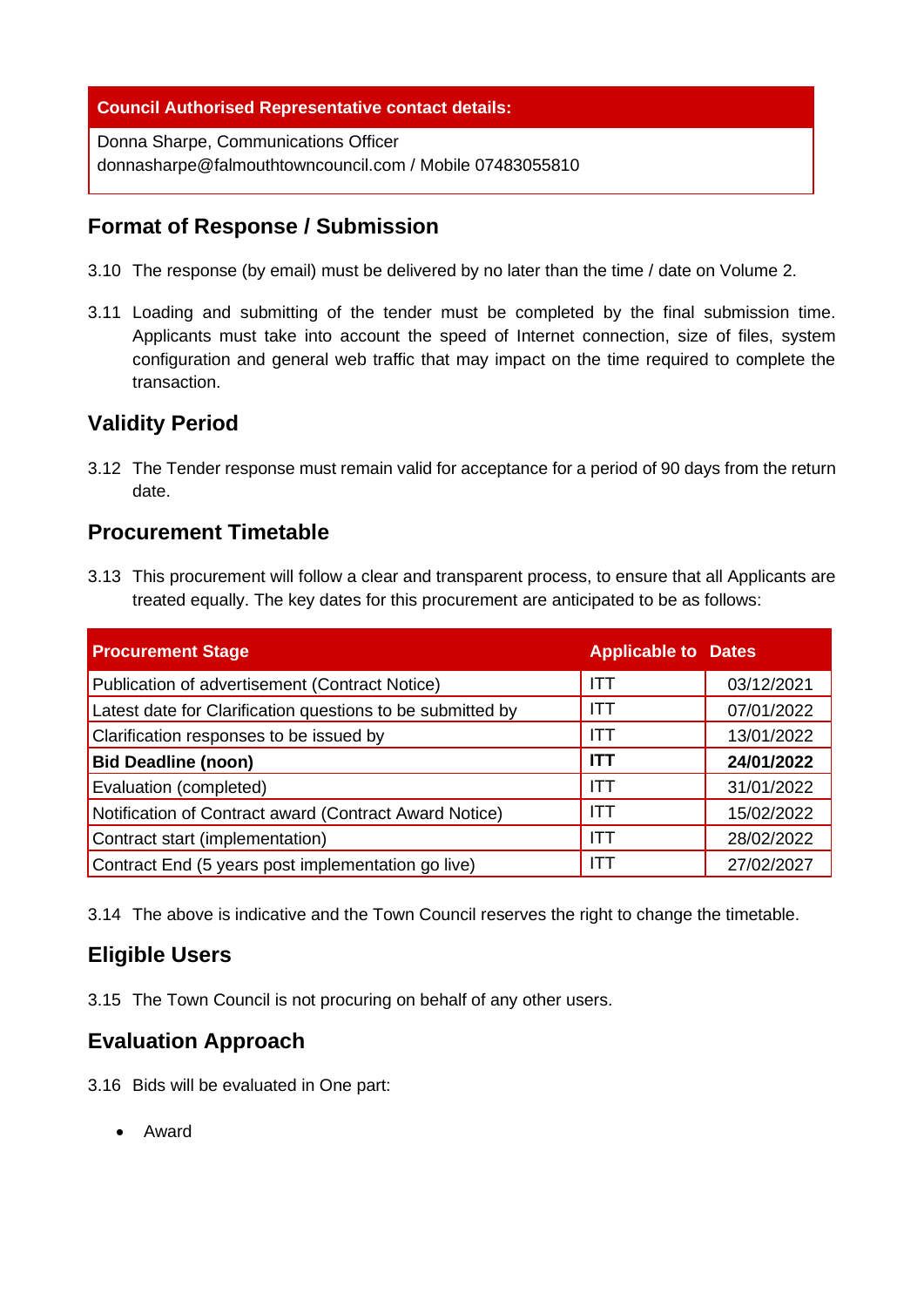#### **Consequences of misrepresentation**

- 3.17 If the Applicant seriously misrepresent any factual information in filling in the Selection Questionnaire and so induce an Town Council to enter into a contract, there may be significant consequences. They may include be excluded from the procurement procedure, and from bidding for other contracts for three years. If a contract has been entered into the Applicant may be sued for damages and the contract may be rescinded.
- 3.18 If fraud, or fraudulent intent, can be proved, the Applicant or your responsible officers may be prosecuted and convicted of the offence of fraud by false representation, and you must be excluded from further procurements for five years.

#### <span id="page-8-0"></span>**Award Criteria**

- 3.19 Award is the process that considers the extent to which the Applicant's Bid delivers the Most Economically Advantageous solution to the Town Council requirements and as such Applicants responses to the questions asked should give a clear indication of what the organisation is offering for the tendered price.
- 3.20 The Town Council has not provided a word limit for responses to the Award questions however, the Town Council would like to inform Applicants that responses should be relevant to the question and be proportionate in length. Supporting information may be submitted, provided that it is clearly referenced in the question to which it relates and appended to the main bid.

| <b>Evaluation Criteria Breakdown</b><br><b>Means of Evaluation</b>                                                                                                           |                     |                                |
|------------------------------------------------------------------------------------------------------------------------------------------------------------------------------|---------------------|--------------------------------|
|                                                                                                                                                                              | <b>Sub Criteria</b> | <b>Main</b><br><b>Criteria</b> |
| <b>Criteria: Quality</b>                                                                                                                                                     |                     | 70%                            |
| <b>WEBSITE DESIGN AND LAYOUT</b>                                                                                                                                             | 14%                 |                                |
| <b>GENERAL FUNCTIONALITY - CONTENT MANAGEMENT</b>                                                                                                                            | 14%                 |                                |
| SUPPORT AND MAINTENANCE                                                                                                                                                      | 14%                 |                                |
| <b>IMPLEMENTATION</b>                                                                                                                                                        | 14%                 |                                |
| SECURITY / ADMINISTRATION FEATURES                                                                                                                                           | 14%                 |                                |
| <b>Criteria: Price</b>                                                                                                                                                       |                     | 30%                            |
| This will be the total sum of the submitted prices in the Price Schedule.                                                                                                    |                     |                                |
| Indicative estimated budget of up to £40k maximum for design / build and implement with an<br>annual support and maintenance budget of up to £3k per annum (max budget £55k) |                     |                                |

3.21 The following Award Criteria / weightings will be used in evaluation of the Applicants response: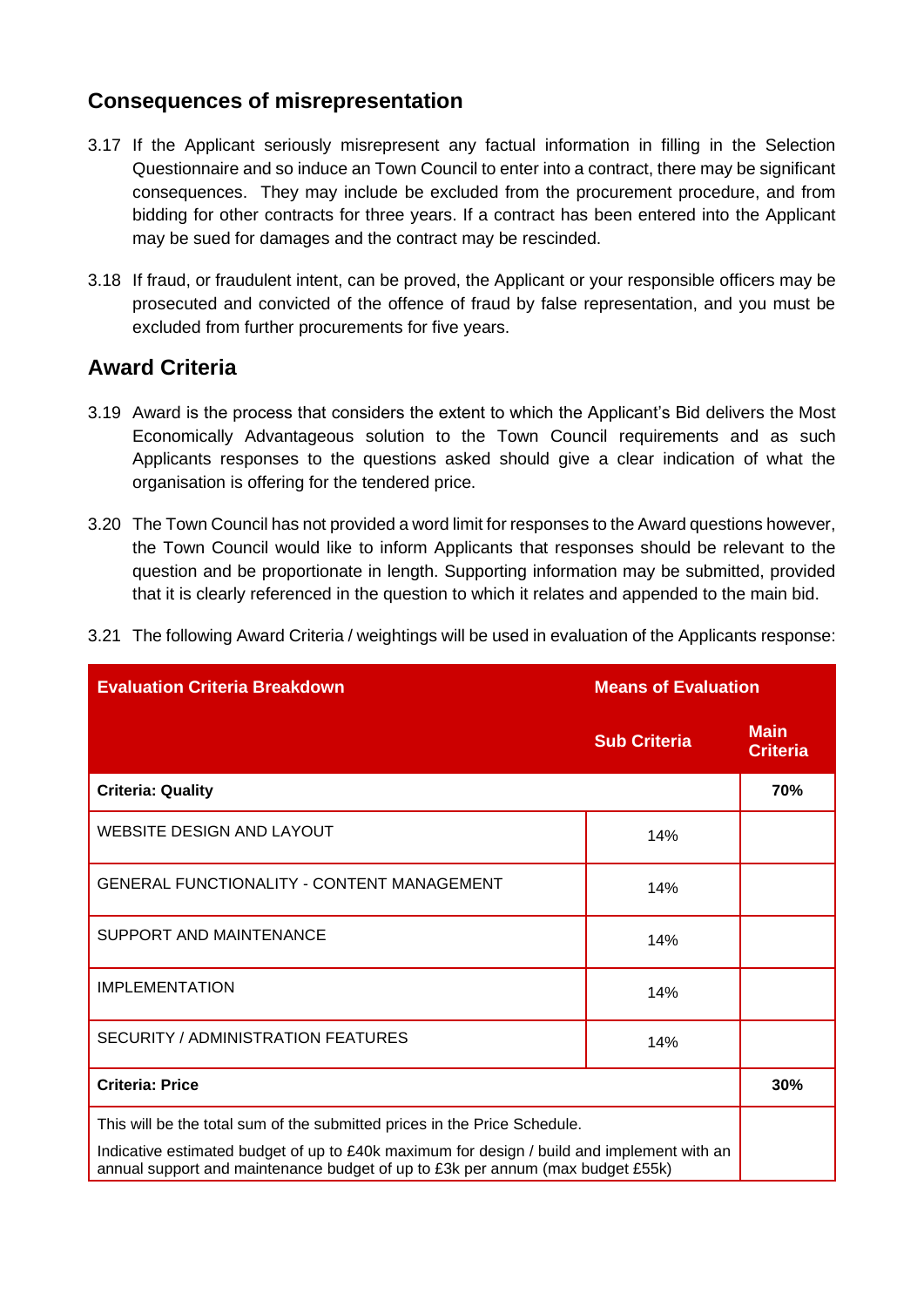# <span id="page-9-0"></span>**Scoring Guidelines**

3.22 The questions asked of Applicants as part of their response to the Tender shall be scored using the marking system described within this section. Applicants should refer to the Council's requirements to ensure that they meet. All scored question shall be evaluated in accordance with the guidelines below:

| <b>Scoring Matrix for Quality Criteria</b> |                                |                                                                                                                                                                                                                                                                                     |  |  |
|--------------------------------------------|--------------------------------|-------------------------------------------------------------------------------------------------------------------------------------------------------------------------------------------------------------------------------------------------------------------------------------|--|--|
| <b>Score</b>                               | <b>Judgement</b>               | <b>Interpretation</b>                                                                                                                                                                                                                                                               |  |  |
| 5                                          | Excellent                      | Exceptional demonstration of the relevant ability, understanding, experience /<br>expertise, skills, resource and/or quality measures required to provide the<br>services. Full evidence provided where required to support the response.                                           |  |  |
| $\overline{4}$                             | Good                           | Above average demonstration of the relevant ability, understanding,<br>experience / expertise, skills, resource and/or quality measures required to<br>provide the services. Majority evidence provided to support the response.                                                    |  |  |
| 3                                          | Acceptable                     | Demonstration of the relevant ability, understanding, experience / expertise,<br>skills, resource and / or quality measures required to provide the services, with<br>some evidence to support the response.                                                                        |  |  |
| 2                                          | Minor<br><b>Reservations</b>   | Some minor reservations of the relevant ability, understanding, experience /<br>expertise, skills, resource and / or quality measures required to provide the<br>services, with little or no evidence to support the response.                                                      |  |  |
| 1                                          | Serious<br><b>Reservations</b> | Considerable reservations of the relevant ability, understanding, experience /<br>expertise, skills, resource and / or quality measures required to provide the<br>services, with little or no evidence to support the response.                                                    |  |  |
| 0                                          | Unacceptable                   | Does not comply and/or insufficient information provided to demonstrate that<br>there is the ability, understanding, experience / expertise, skills, resource and<br>/ or quality measures required to provide the services, with little or no evidence<br>to support the response. |  |  |

# <span id="page-9-1"></span>**Commercial / Price Evaluation**

- 3.23 The Pricing Document contains the details and requirements relating to the price element of this Tender. This may include, but is not limited to, the inclusion of specific instructions, documents, templates, pricing structures, etc for the Applicant's to return as part of their response.
- 3.24 Price shall be evaluated using the following scoring methodology, the Tenderer's prices will be scored on a comparative basis. For example:

This will be done by recording the lowest price submitted by any of the Tenderers, then for each Tenderer, dividing this lowest price by the Tenderers' price and then multiplying it by the allocated weighting (e.g. 20% if that is the percentage chosen by the Town Council). The equation set out below explains this in a simpler way:

(Lowest Price ÷ Tenderer's price) x Weighting = Score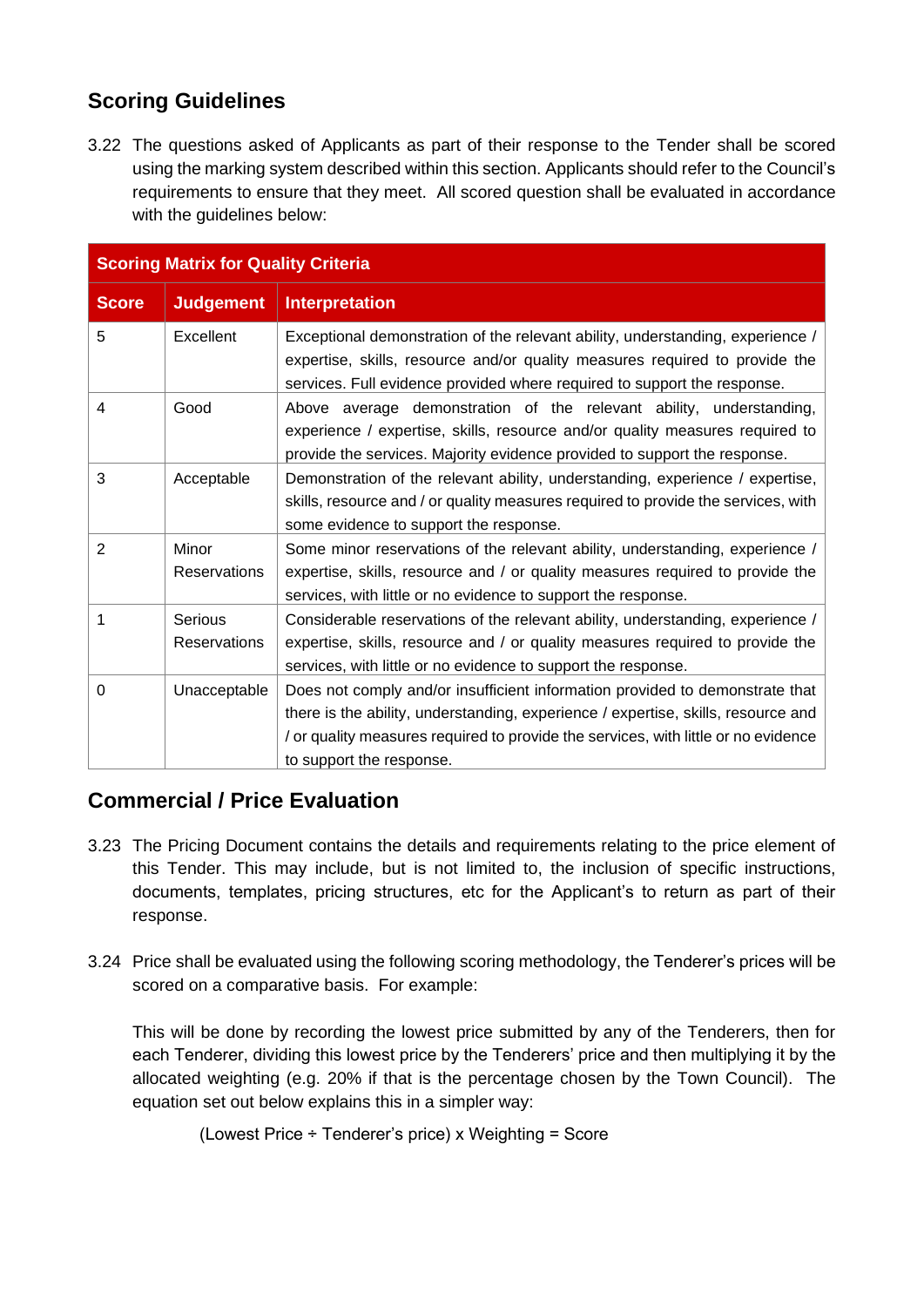3.25 To accompany the above there is a worked example below to help explain this. The example assumes only 3 prices were submitted and that price was awarded 30% of the overall marks (i.e. quality was awarded 70%):

|                        | ı.                                 | W                 | <b>Tenderer 1</b> |       | <b>Tenderer 2</b> |       | <b>Tenderer 3</b> |       |
|------------------------|------------------------------------|-------------------|-------------------|-------|-------------------|-------|-------------------|-------|
| Evaluation<br>Elements | Lowest<br>Submitted<br>price $(E)$ | Weighting<br>$\%$ | Tendered<br>Price | Score | Tendered<br>Price | Score | Tendered<br>Price | Score |
| <b>Total Sum</b>       | £18,500                            | 30                | £18,500           | 30    | £20,000           | 27.8  | £19,500           | 28.5  |
| <b>Total Score</b>     |                                    | 30%               |                   | 30%   |                   | 27.8% |                   | 28.5% |

Example summary of totals scores:

| <b>Evaluation</b><br>elements | <b>Tenderer 1</b> | <b>Tenderer 2</b> | <b>Tenderer 3</b> |
|-------------------------------|-------------------|-------------------|-------------------|
| Quality (70%)                 | 59                | 64                | 65                |
| Price (30%)                   | 30                | 27.8              | 28.5              |
| <b>Total Score</b>            | 89%               | 91.8%             | 93.5%             |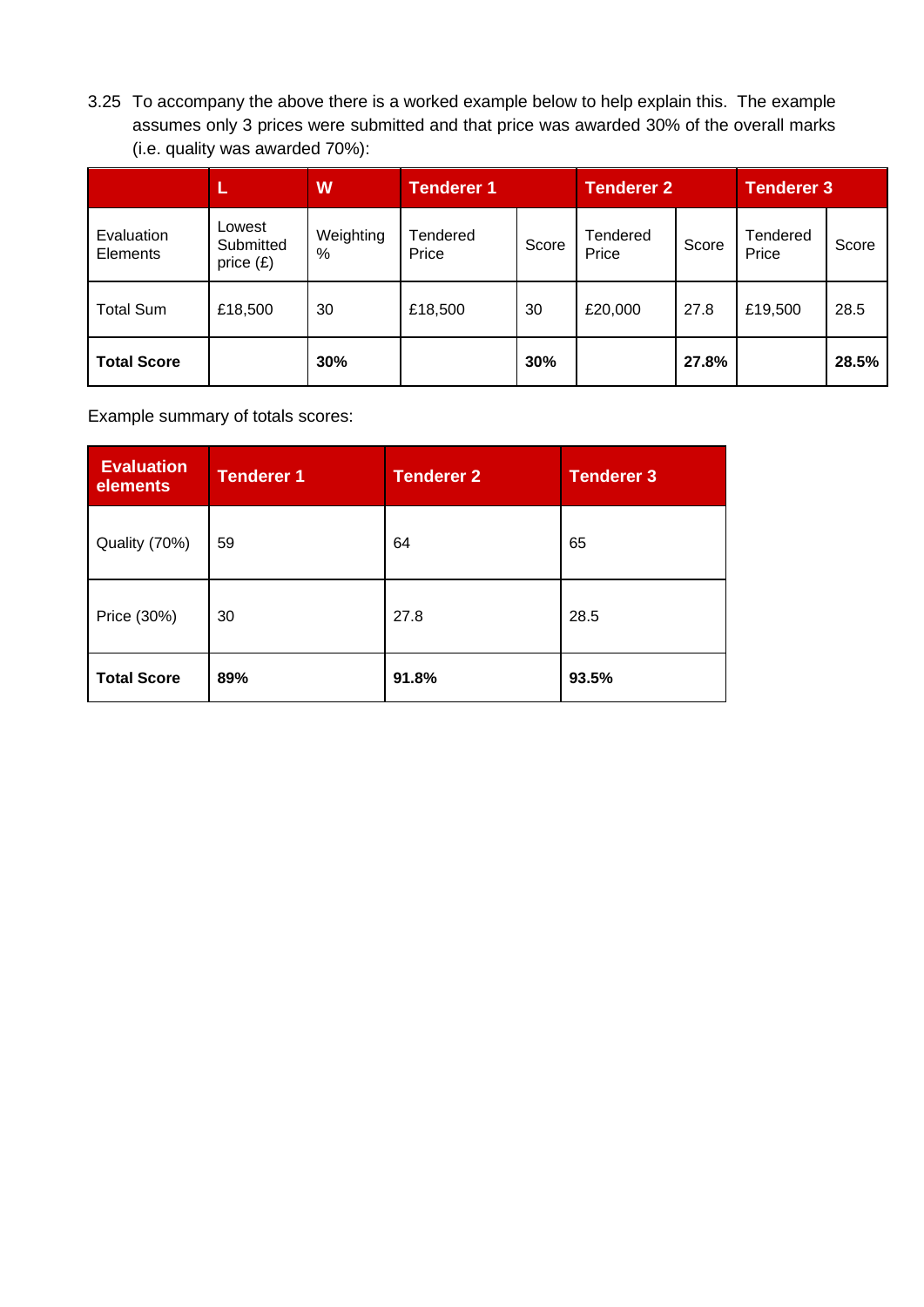# <span id="page-11-0"></span>**Section 4 – Conditions of Tender**

#### <span id="page-11-1"></span>**Council's Warranties and Disclaimers**

- 4.1 The fact that an Applicant has been invited to bid does not necessarily mean that the Applicant has completely satisfied all the Town Council's criteria and the Town Council may require further information as appropriate and assess this as part of the evaluation process.
- 4.2 The Applicant shall have no claim whatsoever against the Town Council in respect of such matters and in particular (but without limitation) the Town Council shall not make any payments to the successful Applicant save as expressly provided for in the (Call-Off) Contract and (save to the extent set out in the (Call-Off) Contract) no compensation or remuneration shall otherwise be payable by the Town Council to the Applicant in respect of the services by reason of the specification being different from that envisaged by the Applicant or otherwise.
- 4.3 Whilst the information in this document has been prepared in good faith, it does not purport to be comprehensive or to have been independently verified. With the exception of statements made fraudulently, the Town Council does not accept any liability or responsibility for the adequacy, accuracy or completeness of such information. The Town Council does not make any representation or warranty (express or implied) with respect to the information contained in the document or with respect to any written or oral information made or to be made available to any Applicant or its professional advisors.
- 4.4 Each Applicant to whom the document is sent must make its own independent assessment of the proposed terms after making such investigation and taking such professional advice as it deems necessary to determine its interest in the Contract.
- 4.5 This document is issued on the basis that nothing contained in it shall constitute an inducement or incentive nor shall have in any other way persuaded the Applicant to bid or enter into any other contractual agreement. Under no circumstances shall the Town Council be liable to an Applicant in respect of any costs incurred by an Applicant (whether directly or otherwise) in relation to the preparation or submission of an offer.

#### <span id="page-11-2"></span>**Ownership**

4.6 The procurement documentation and all copies thereof are and shall remain the property of the Town Council and save for the purposes of the Bid, must not be copied or reproduced in whole or in part and must be returned to the Town Council upon demand.

# <span id="page-11-3"></span>**Discrepancies, Omissions and Enquiries concerning the Documents**

- 4.7 Should the Applicant find discrepancies in, or omissions from, the procurement documents, the Town Council shall be immediately notified by the Applicant.
- 4.8 Should any additions or deletions arising from such notification, or in the event that the Town Council requires an amendment to be made, these will be issued by the Town Council to Applicants and will be deemed to form part of the documentation.
- 4.9 The Town Council reserves the right to extend any date of submission accordingly.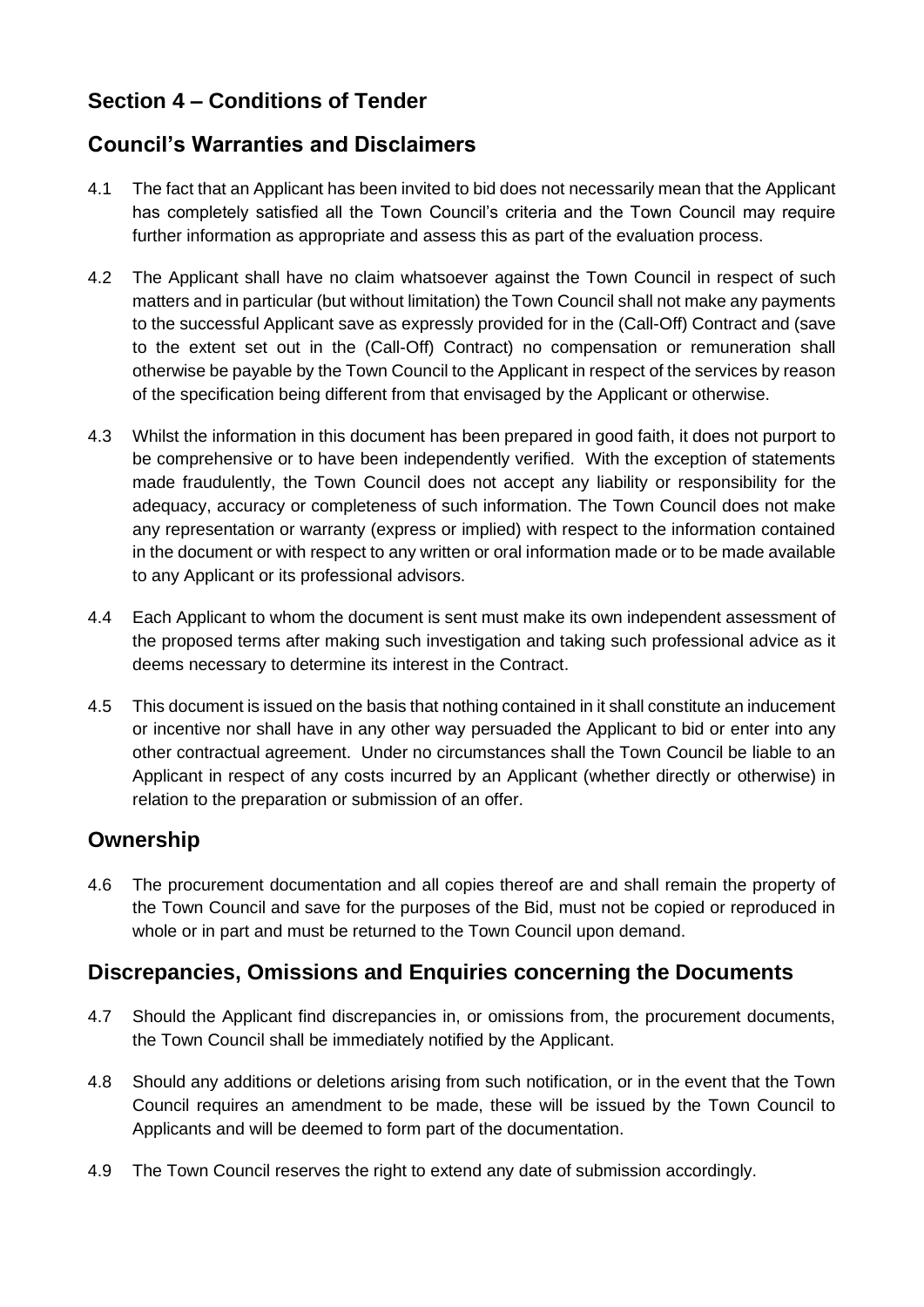### <span id="page-12-0"></span>**Relevant and Associated Legislation, Directives and Codes**

4.10 This is a Tender being conducted under Public Sector procurement rules and Regulations. The Applicant shall ensure that they are aware of their obligations and comply with all relevant Legislation and Regulatory matters, plus the obligations placed on the Town Council, particular reference shall be taken to the following Legislation:

Public Contracts Regulations (2015);

#### **https://www.legislation.gov.uk/uksi/2015/102/contents**

The Bribery Act (2010);

**<https://www.legislation.gov.uk/ukpga/2010/23/contents>**

Public Services (Social Value) Act 2012; **<https://www.legislation.gov.uk/ukpga/2012/3/contents>**

Freedom of Information Act 2000; **<https://www.legislation.gov.uk/ukpga/2000/36/contents>**

Environmental Information Regulations 2004; **https://www.legislation.gov.uk/uksi/2004/3391/contents**

Data Protection Act 2018

**https://www.legislation.gov.uk/ukpga/2018/12/contents**

Transparency Code 2015

**[https://www.gov.uk/government/publications/local-government](https://www.gov.uk/government/publications/local-government-transparency-code-2015)[transparency-code-2015](https://www.gov.uk/government/publications/local-government-transparency-code-2015)**

Counter Terrorism and Security Act 2015

**https://www.legislation.gov.uk/ukpga/2015/6/contents**

Modern Slavery Act 2015

**https://www.legislation.gov.uk/ukpga/2015/30/contents**

Late Payment Directive 2015

**https://www.gov.uk/government/publications/late-payment-directiveuser-guide-to-the-recast-directive**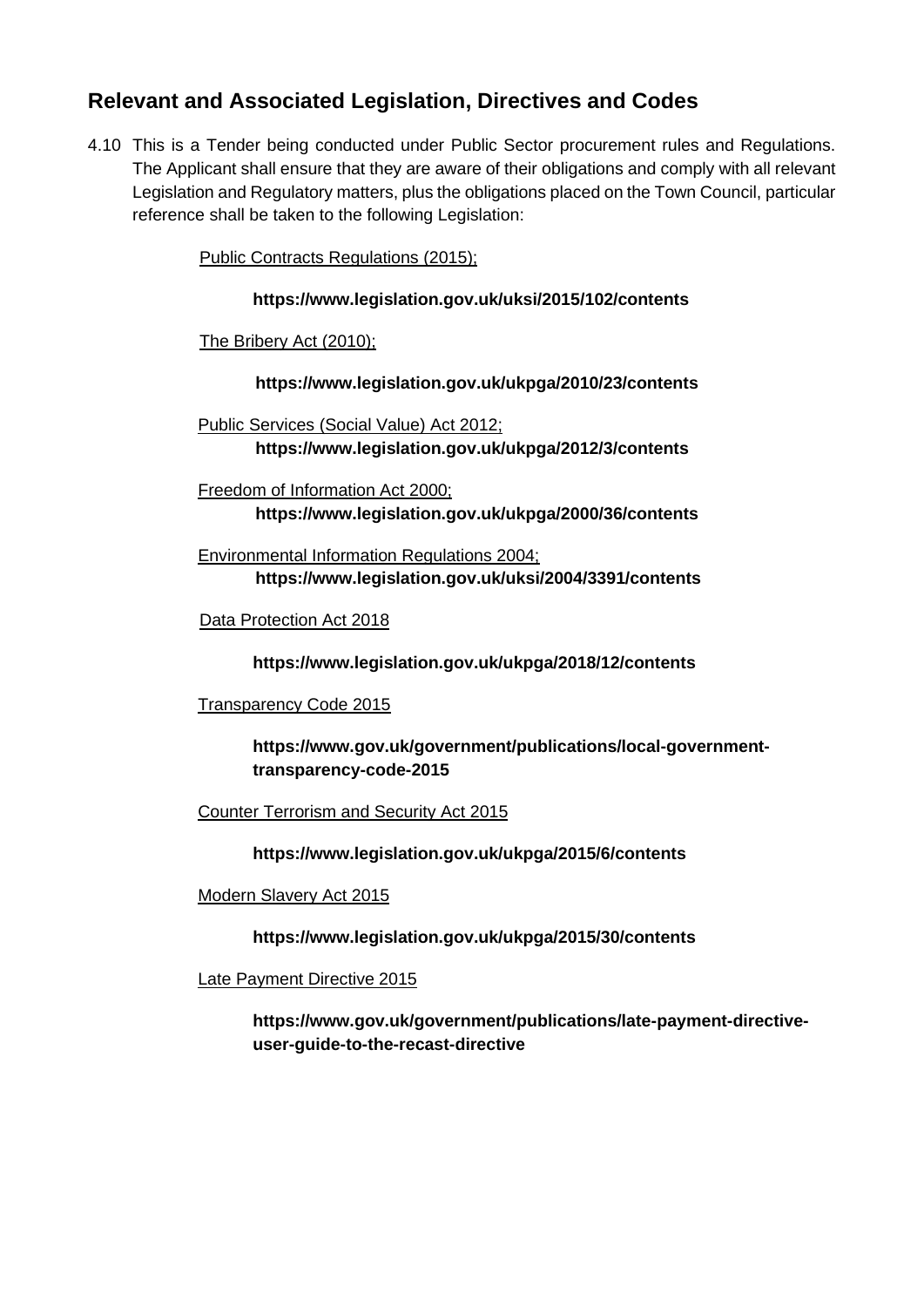# <span id="page-13-0"></span>**Study of the Document**

- 4.11 Documents issued by the Council to a prospective Applicant must not be passed on to a third party without the express permission of the Town Council.
- 4.12 Applicants are expected to read, understand and agree to the Volumes (including the terms and conditions) of the document as they will in their entirety form part of the resultant Contract.
- 4.13 The Applicant is required to obtain all information as it may require them to make a Bid. The Applicant shall be deemed to have satisfied itself as to the correctness and sufficiency of its Bid. No claims whatsoever shall be entertained arising out of the Applicants failure to study the documents; the information provided will be relied upon as being true and accurate and will form part of the Contract with the successful Applicant. If any of the information given by your organisation within the document is subsequently identified as being inaccurate, this may exclude your organisation from further consideration.
- 4.14 The Applicant's price shall (except in so far as it is otherwise provided in the Contract (or Framework Agreement) cover all obligations under the (Call-Off) Contract and Applicants shall also be deemed to have obtained for itself all necessary information as to risks, contingencies and any other circumstances which might reasonably influence or affect it's Bid.
- 4.15 The Applicant is responsible for all costs, expenses and liabilities incurred by the Applicant in connection with preparing its Bid.

## <span id="page-13-1"></span>**Consortia and Sub-contracting**

- 4.16 Where an Applicant wishes to make its application as a Consortium or utilising sub-contractors the Council advises the group of organisations to select a Lead Applicant in whose name the Bid is to be submitted.
- 4.17 The Lead Applicant is advised to confirm precisely what the arrangements are within its Bid including providing the names of all the organisations to be involved, the nature and extent of their involvement and proposals regarding the structure and management of the Consortium or arrangements.
- 4.18 The Lead Applicant should provide details of the actual or proposed percentage shareholding of the constituent members within the Consortium or the exact nature of and degree to which the Supplies / Services or Works will be sub-contracted.
- 4.19 Applicants that wish to bid as a Consortium or sub-contractor are discouraged from also making their own individual application or from participating in Consortia or providing subcontracting arrangements for multiple Lead Applicants.
- 4.20 The Town Council recognises that arrangements in relation to Consortia and sub-contracting may (within limits) be subject to future change. Applicants should therefore respond to this opportunity in the light of the arrangements as they are currently envisaged. Applicants are informed that any future change in relation to Consortia and sub-contracting must be notified to the Council during the procurement process or in the event that they are the successful Contractor and in any event as soon as that change is known.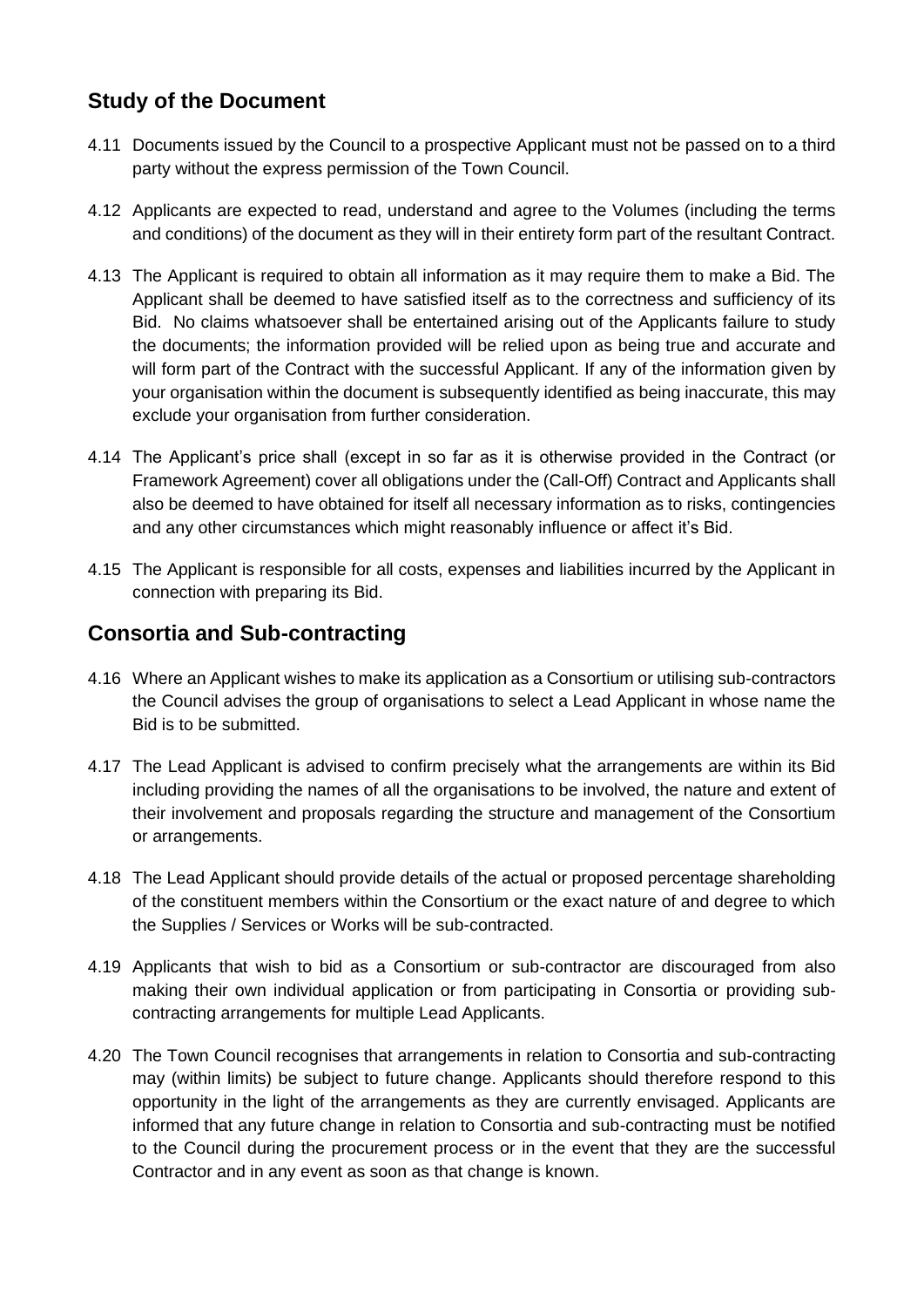- 4.21 The Town Council may then make a further evaluation of that Applicant or Contractor by applying the Selection criteria to the new information provided. In the event that the Town Council's evaluation of the new information results in an outcome that is different from the original, the Town Council reserves the right to deselect that Applicant from the process on those grounds and the Applicant shall be notified accordingly. As such, the Lead Applicant shall undertake to ensure that any change to its Consortium or sub-contractors shall not have a negative impact upon the arrangements.
- 4.22 If a Consortium is not proposing to form a corporate entity, full details of alternative proposed arrangements should be provided. Where the proposed Lead Applicant is a special purpose vehicle or holding company, information should be provided regarding the extent to which it will call upon the resources and expertise of its members.
- 4.23 Please note that the Town Council reserves the right to require a successful Consortium to form a single legal entity in accordance with Regulation 19 of the Regulations.
- 4.24 Where an Applicant requires additional time in the procurement process to establish relationships with suitable consortia partners it is advised to notify the Town Council at the earliest convenience and request an extension to the procurement timescales. Applicants may do this through the messaging facility described at section [Clarification and Circular Advices](#page-15-0) of this Volume One (1) Instructions and Information.

#### <span id="page-14-0"></span>**Terms and Conditions**

- 4.25 The applicable terms and conditions accompany this tender. Applicants will be required to declare that they have read and understood and will comply with said clauses as part of the submission process.
- 4.26 Any queries regarding the terms and conditions, including an Applicant's request to suggest alternative drafting on some or all of the clauses contained therein, may be raised during the clarification period and in accordance with the Clarification Process.
- 4.27 Where the Town Council is in agreement with any changes to the terms and conditions proposed during that period it will update and republish the relevant documentation and all Applicants will be notified accordingly.
- 4.28 When the period for clarification has closed Applicants shall no longer be allowed to raise any further queries regarding the terms and conditions. Applicant shall not be permitted to reserve their right to comment or negotiate upon the terms and conditions at any point thereafter.
- 4.29 Applicants are required to agree to the terms and conditions associated with this procurement opportunity as part of the submission process and the Town Council reserves its right to class any Bid submitted to the contrary as non-compliant. All such Applicants shall be judged to have failed with their submitted Bids, shall be evaluated no further and notified accordingly.
- 4.30 The Contractor(s) shall accept the terms and conditions as they are drafted in the final Contract. No further negotiation shall take place nor changes allowed. Where a Contractor disputes this position the Town Council reserves the right to withdraw the Contract award and class the submission as non-compliant.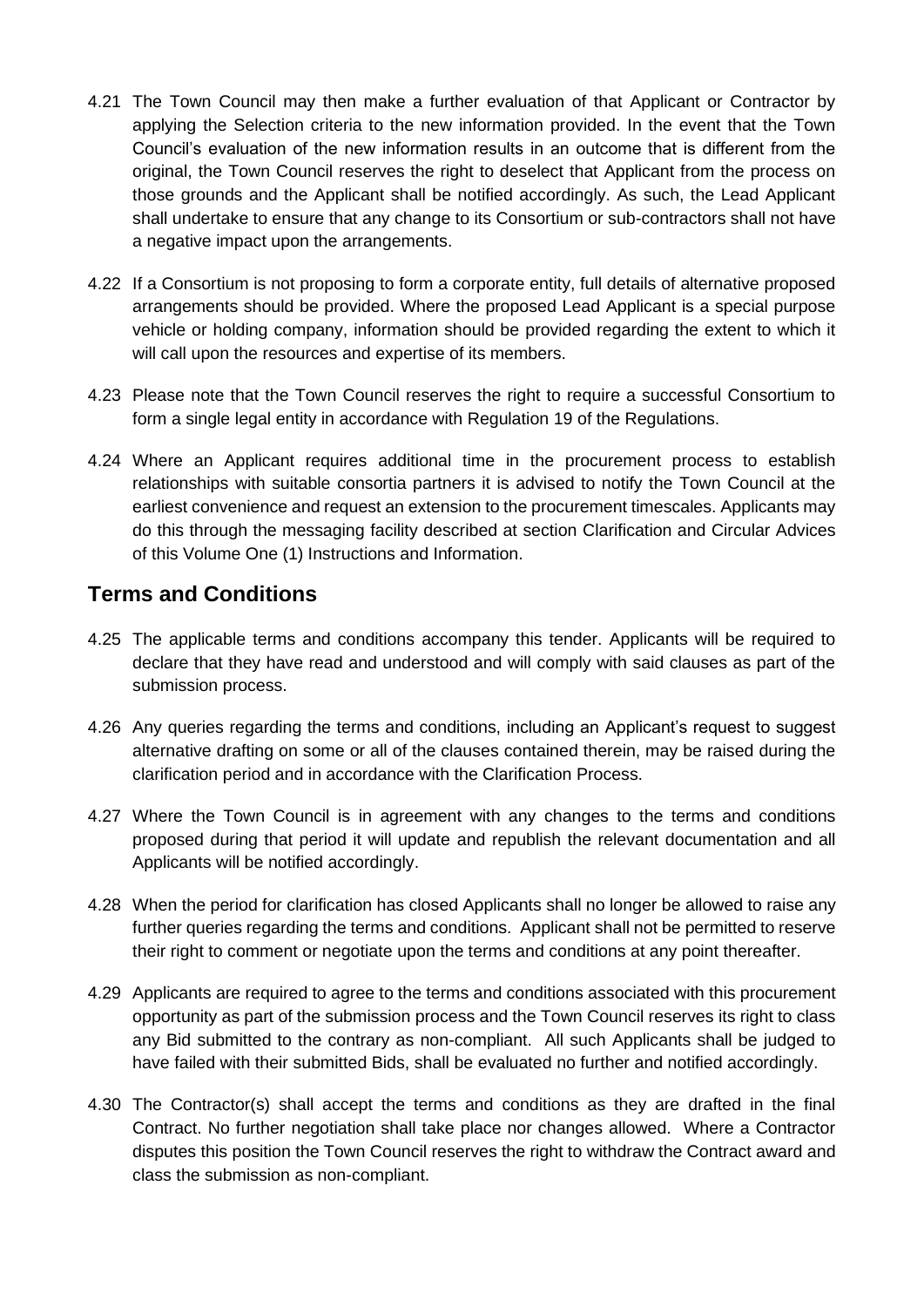## <span id="page-15-0"></span>**Clarification and Circular Advices**

- 4.31 Upon commencement of the procurement process the Applicant shall not approach any member of the Council in relation to this tender, other than by using the agreed contact email.
- 4.32 Applicants should note that unless a question is innovation based, responses will be provided to all Applicants.
- 4.33 Where a question is of a commercially confidential nature and the Applicant does not wish it or the associated answer to be shared with other Applicants, the Applicant shall state this clearly within its question.
- 4.34 The identity of Applicants raising any questions will remain confidential.
- 4.35 Relevant questions together with the answers will be posted on Contracts Finder and it will be the requirement for the Applicant to check any updates.
- 4.36 When Applicants first access the procurement documentation, they should satisfy themselves that they have seen any further messages posted via Contracts Finder. It is in the Applicant's interest to visit the site regularly as clarifications may fundamentally affect requirements.
- 4.37 If during the period the Town Council, issues any circular letters to Applicants in order to clarify or alter part of the documents then such circular letters shall form part of the Contract and Applicants shall be deemed to have taken account of them in preparing their Bid. Applicants shall promptly acknowledge any circular letters that they receive.

#### <span id="page-15-1"></span>**Completion of the Document**

- 4.38 For the avoidance of doubt all of the sections included within Volume Two (2) Applicant's Offer must be completed and submitted by the Applicant in order to be considered by the Council as a fully complete and official Bid.
- 4.39 Any Bids made omitting any of the sections, or any of the requirements therein, will be considered as incomplete and may be disqualified from further evaluation and therefore exclusion from the procurement process.
- 4.40 Documents should only be completed and submitted in the format in which they currently appear. It is essential that Applicants do not re-format or re-brand any of the procurement documentation in accordance with their own standards on formatting, e.g. if the documents are issued in Microsoft Word, the Town Council requires them to be returned in the same format.
- 4.41 Applicants will answer all appropriate questions and sign (if possible) where specified. Applicants will clearly reference its replies and any supporting documentation.
- 4.42 Any pro-formas must be fully completed even if your organisation has previously submitted Bids to the Town Council. It is not sufficient to cross-refer to previous responses.
- 4.43 Where an Applicant requires assistance in completing the documents or meeting the submission requirements it is advised to notify the Council at the earliest convenience and request additional support, to include meeting with the Town Council Authorised Representative.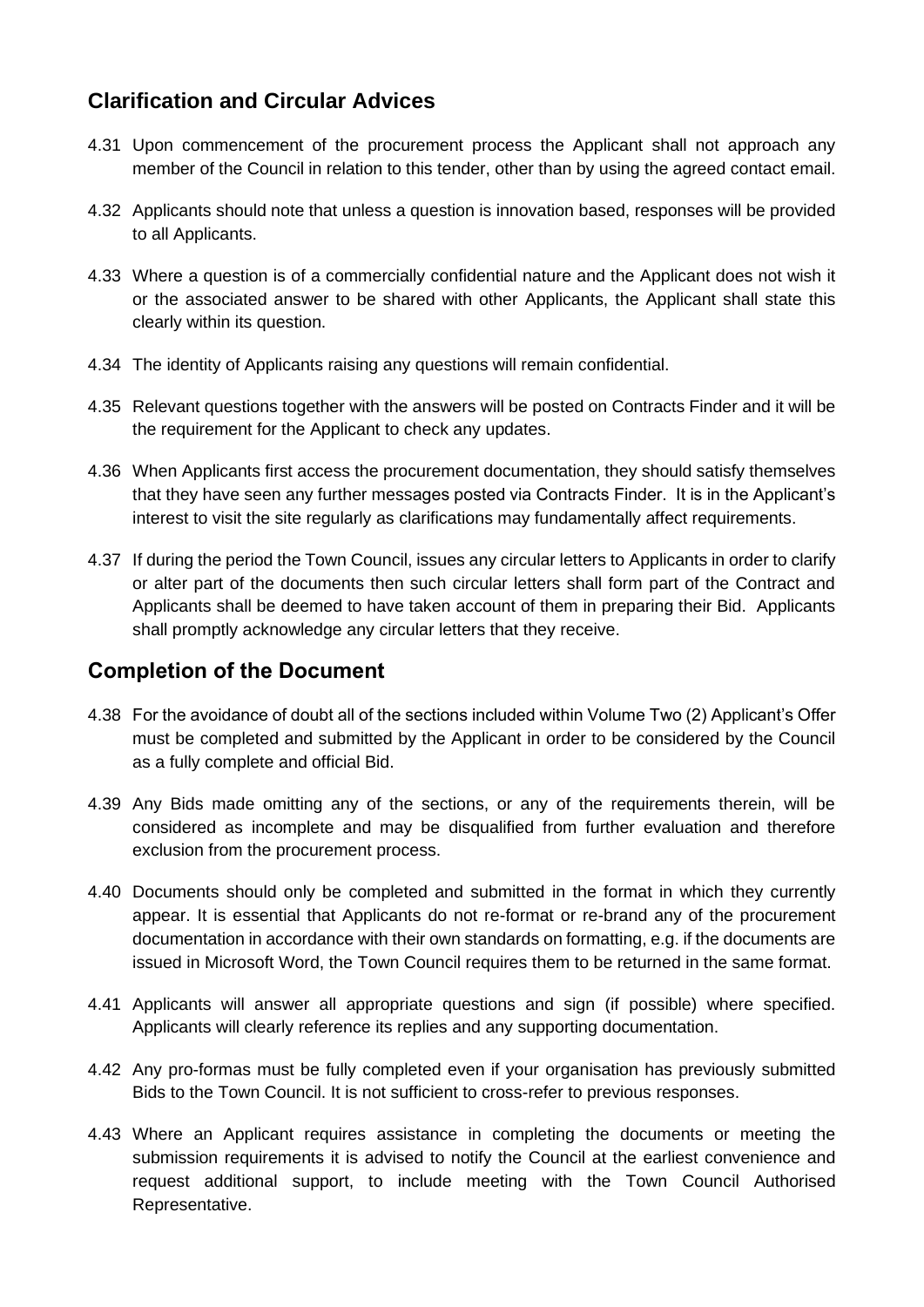# <span id="page-16-0"></span>**Applicant Site Visits**

4.44 The Applicant is strongly advised to make necessary visit(s) to the site prior to completing its offer to ensure that it is fully familiar with the site locations, relevant conditions and features, and ensure all necessary due diligence as would reasonably be expected in submitting such a tender of this scale. The information in the attached schedules is given as an indication of the general requirements of the Contract. Claims on the grounds of lack of knowledge of site locations / conditions will not be accepted by the Town Council.

## <span id="page-16-1"></span>**Alternatives and Variations**

- 4.45 Innovative offers may be made in addition to making a full and complete Bid unless otherwise stated. The submission of an alternative or variant Bid will not be considered if the Applicant fails to make a compliant Bid in the prescribed format.
- 4.46 Should the Applicant wish to offer a variation or alternative Bid, including innovations to the Specification, please complete the Bid as described. This will constitute the 'compliant Bid'.
- 4.47 The Applicant's alternative or variant Bid should be prepared separately and submitted as such, giving clear details of your organisation's departure from the compliant Bid.
- 4.48 Applicants may submit alternative or variant Bids in instances where it believes it is able to offer an innovative solution to a 'traditional' specification or where elements of its proposed service delivery deviate from the specification and / or procurement requirements such that this may render an Applicant's Bid as non-compliant.

#### <span id="page-16-2"></span>**Return of Document**

- 4.49 Documents must be returned in the correct and proper process for submitting the Applicant's Bid electronically. All Bids shall be submitted via the email address highlighted.
- 4.50 Applicants will not send their Bids to the Town Council in a paper or other 'hard' format unless specifically requested to do so within the associated bid documentation.
- 4.51 Any submissions that do not accord with the guidelines set out above shall be considered as non-compliant and will be treated as such.
- 4.52 It is the Applicant's responsibility to ensure the Bid is submitted prior to the deadline date / time. As such, Applicants are urged to make their submission well in advance of the stated deadline in order to avoid such issues as technical difficulties with the electronic system that may be due to the high volume of traffic attempting to submit offers.
- 4.53 Submissions made after the date and time specified on the documents or to a different address, electronically or otherwise, will not be considered under any circumstances.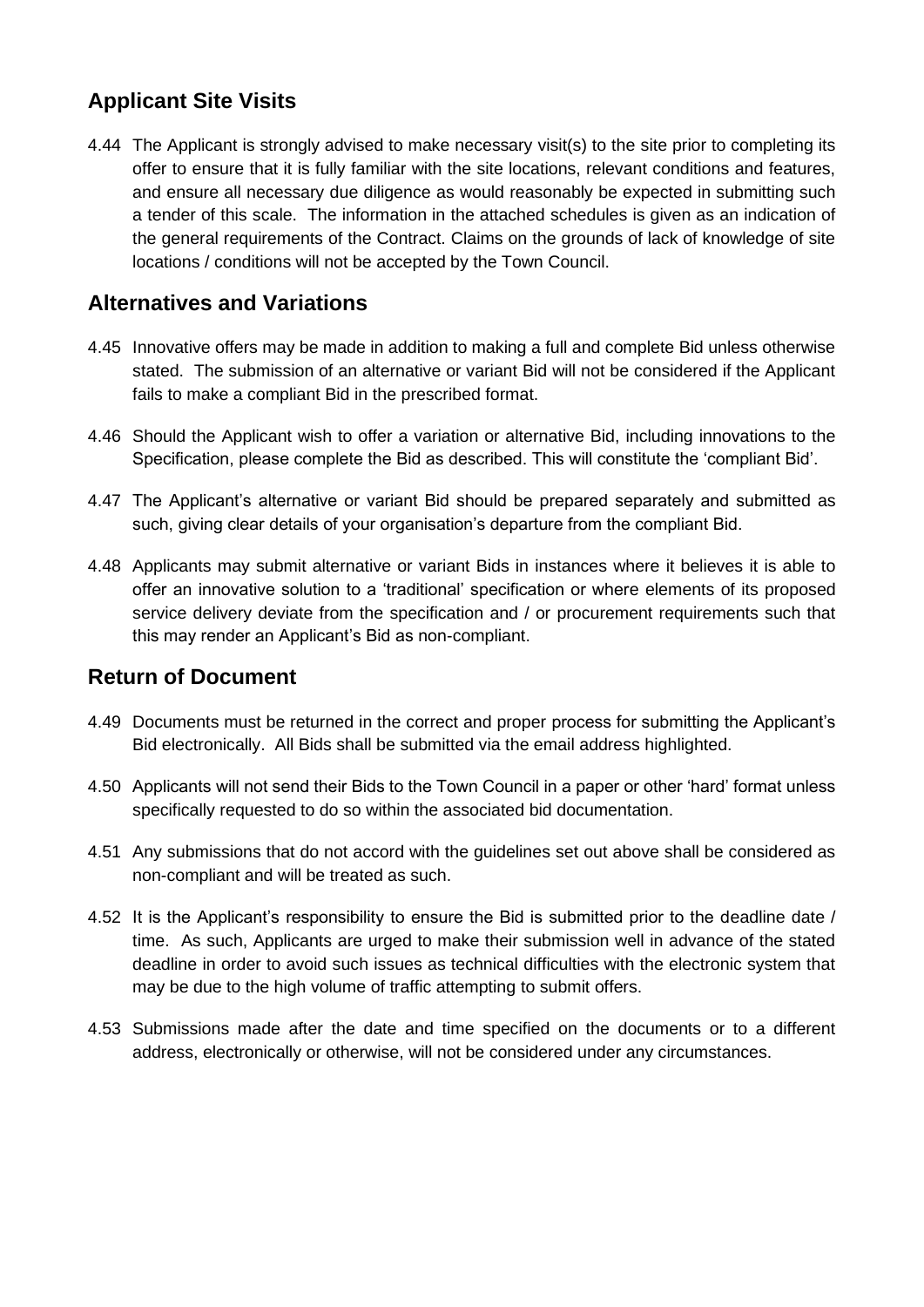# <span id="page-17-0"></span>**Applicant's Warranties**

- 4.54 In submitting their Bid the Applicant warrants and represents and undertakes to the Town Council that it has not done any of the acts or matters referred to in Regulation 57 of the Regulations and has complied in all respects with the requirements;
	- it has full power and authority to enter into the Contract and provide the Supplies, Works or Services will if requested produce evidence of such to the Town Council;
	- it is of sound financial standing and the Applicant, its partners, directors, officers and employees are not aware of any circumstances (other than such circumstances as may be disclosed in the audited accounts or other financial statements of the Applicant submitted bid) which may adversely affect such financial standing in the future.

# <span id="page-17-1"></span>**Evaluation of Bids**

- 4.55 All Bids will be treated equally and assessed with transparency throughout the evaluation process. The successful offer(s) will be that which achieves the highest score within a best value framework (optimum combination of whole-life costs and quality) in line with the best value principles of Most Economically Advantageous Tender (MEAT).
- 4.56 The evaluation process is a critical part of the procurement process and is the means by which the Town Council is able to assess which Applicant will progress to the next stage of this procurement process and / or award the Contract.
- 4.57 The information disclosed by Applicants in its Bid will be used for the purposes of evaluation and shall form part of the resultant Contract.
- 4.58 Any responses to any of the Selection or Award questions or any other part of the Bid that are later found to be incorrect may lead to the Contractor being exempted from this procurement process or any future procurement process lead by the Town Council and could cause the termination of any resultant Contract.

# <span id="page-17-2"></span>**Applicant's Price**

- 4.59 The price offered by the Applicant shall be firm and fixed for the duration of the Contract. Any percentage discounts that may be applied must be detailed by the Applicant in its Bid.
- 4.60 All prices submitted shall be in pounds sterling and be exclusive of Value Added Tax (VAT).
- 4.61 The Applicant's price will be evaluated in accordance with the scoring methodology and weightings as set by the Council and declared within Volume Two (2) Applicant's Offer.

# <span id="page-17-3"></span>**Errors and Omissions in the Applicant's Bid**

4.62 If the Town Council discovers errors or omissions in the Bid, the Applicant may be required to justify the price or item(s) concerned. Any price adjustments to the Bid made by agreement between the parties concerned shall be confirmed in writing by the Applicant to the Council before final acceptance of the Bid.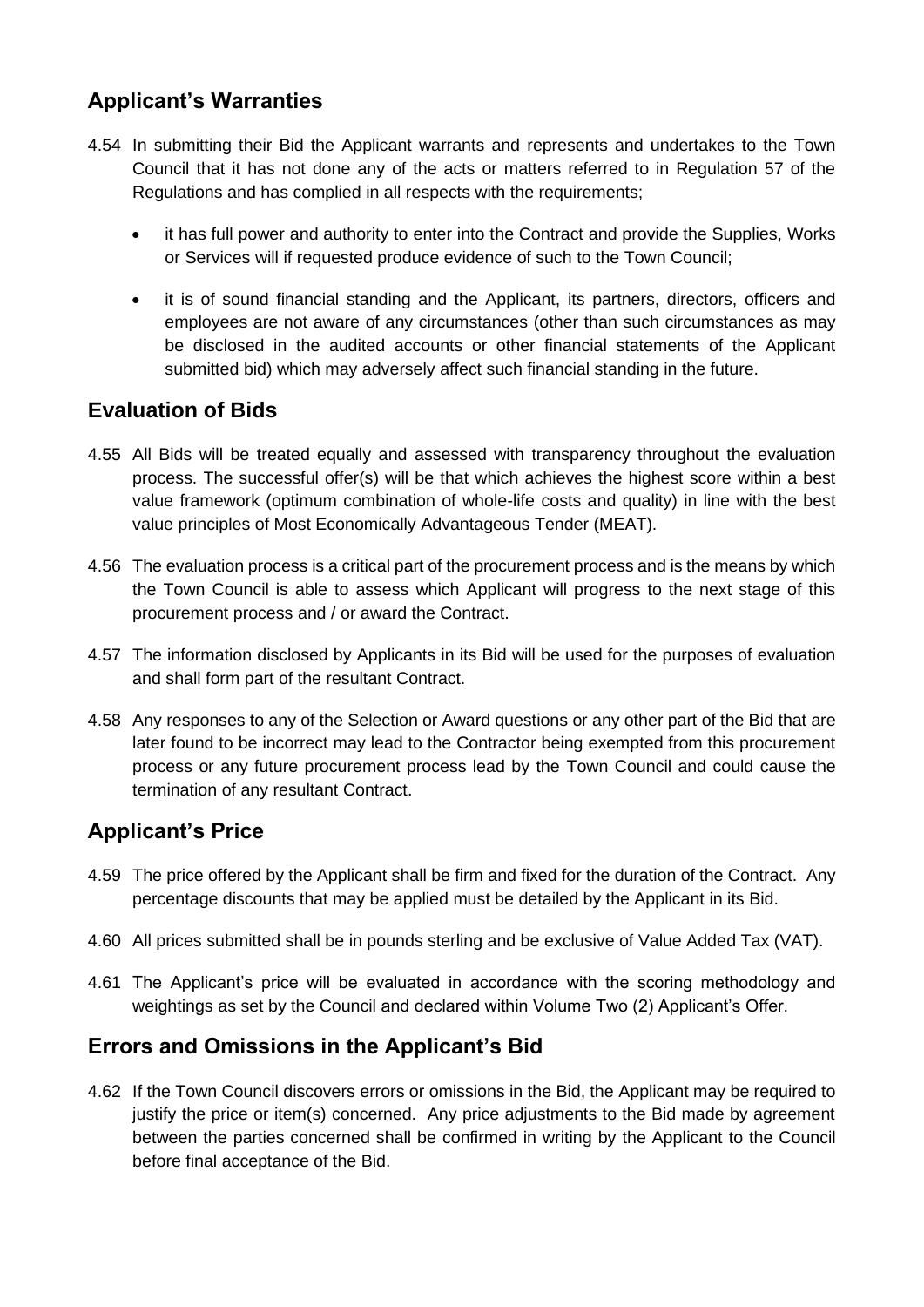# <span id="page-18-0"></span>**Abnormally Low Bids**

4.63 In the event that the Town Council receives a Bid which is abnormally low, in accordance with Regulation 69 of the Regulations, it shall require the Applicant to explain in writing the price or cost proposed in the submission. The Town Council shall assess the information provided by the Applicant and may reject the Bid where the evidence supplied does not satisfactorily account for the low level of price or costs proposed.

# <span id="page-18-1"></span>**Council Site Visits**

- 4.64 The Town Council reserves the right to pay a site visit to short listed Applicant's premises and / or exemplar site/s at which it performs the service required under the Contract.
- 4.65 Applicants must grant access to any premises requested to be visited by the Council within that allocated time period.
- 4.66 Site visits will be for the purpose of ensuring that Applicants are appropriately skilled and experienced to deliver the service required under the Contract.

#### <span id="page-18-2"></span>**Demonstrations and Presentations**

- 4.67 The Town Council reserves the right to invite Applicants, to attend a presentation or demonstration at which stage it will be a requirement to reinforce your position by presenting your bid to the key stakeholders involved. Where this forms part of the evaluation this will be detailed in Volume Two (2) Applicant's Offer.
- 4.68 Applicants will be contacted to be invited to the presentation / demonstration. The invite will detail the date, time and location and the required content of the demonstration / presentation, which will include any specific questions / topics to be covered and the marking system.
- 4.69 Presentations / demonstrations will be for the purpose of ensuring that shortlisted Applicants have full comprehension of all that is required under this Contract and that all information submitted is accurate.

# <span id="page-18-3"></span>**Rejection of Offers**

- 4.70 The Town Council may at its absolute discretion refrain from considering or reject a Bid if:
	- (i) it is incomplete or vague or is submitted later than the prescribed date and time; or
	- (ii) it is not in accordance with the approved format and all other provisions of the documents;
	- (iii) is in breach of any condition contained within it.
- 4.71 The Town Council reserves the right, subject to relevant legislation, at any time to reject any Bid and / or terminate the procurement process with one or all of the Applicants.
- 4.72 The Town Council reserves the right to disqualify any or all Applicants who makes material changes to, or (in the Town Council's opinion) a material change takes place in respect of, any aspect of either its pre-qualification submission or Bid unless substantial justification can be provided to the satisfaction of the Town Council.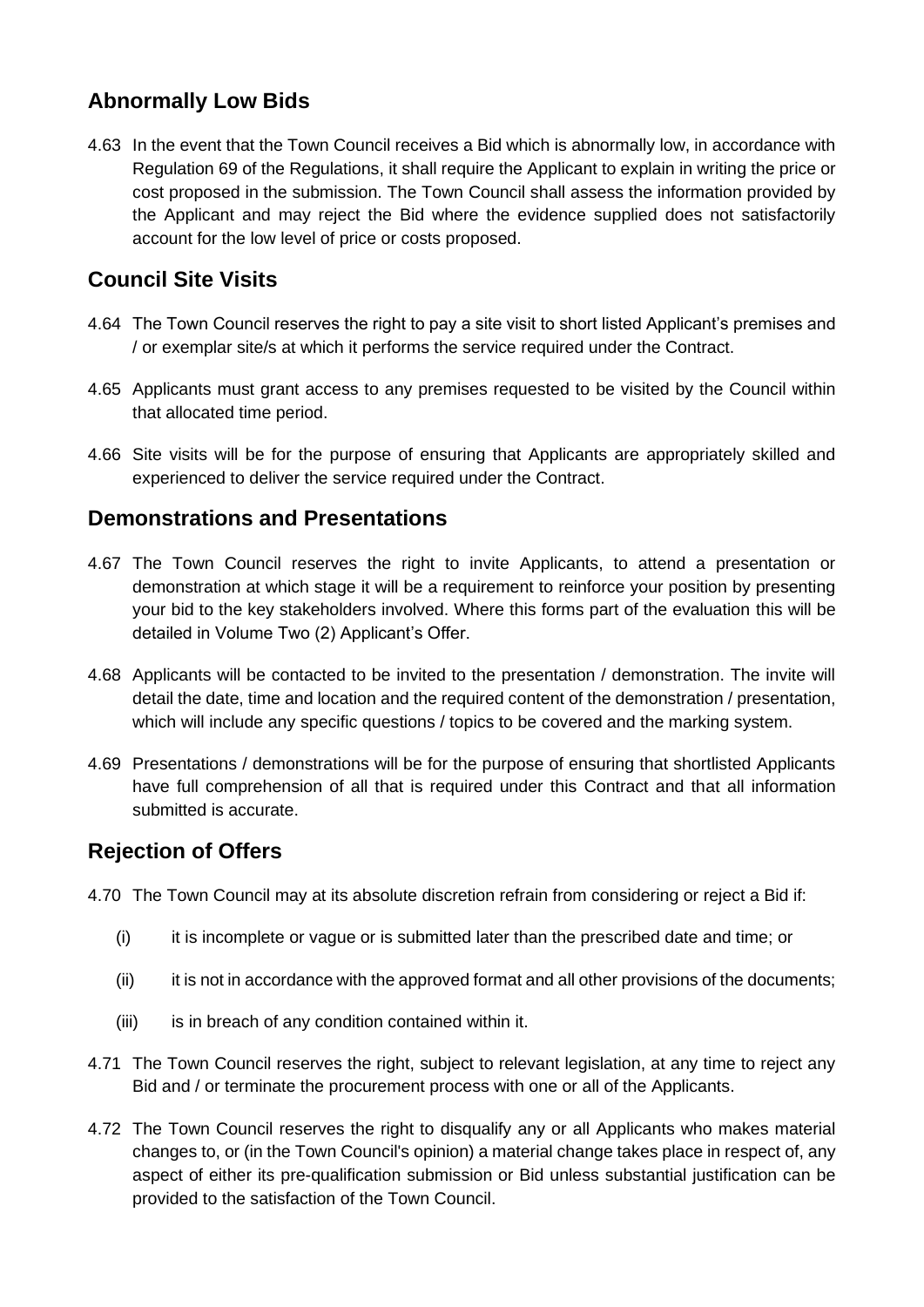#### 4.73 Any submission in respect of which the Applicant

- has directly or indirectly canvassed any Official, Member, Officer, Agent or Advisor of the Council or obtained information from any other person who has been contracted to supply Supplies or provide the Service or Works to the Town Council concerning the award of the Contract or who has directly or indirectly obtained or attempted to obtain information from any such Official, Member, Officer, Agent or Advisor concerning any other Applicant; or
- fixes or adjusts the prices by or in accordance with any agreement or arrangement with any other person; or
- communicates to any person other than the Town Council the price or approximate price except where such disclosure is made in confidence in order to obtain quotations necessary for the preparation of the bid or for the purposes of insurance or financing; or
- enters into any agreement with any other person that such other person shall refrain from submitting an offer or shall limit or restrict the prices to be shown or referred to by another Applicant; or
- offers to agree to pay to any person having direct connection with the procurement process or does pay or give any sum of money, inducement or valuable consideration, directly or indirectly, for doing or having done or causing or having caused to be done in relation to any other Applicant or any other person's proposal, any act or omission
- 4.74 shall not be considered for acceptance and shall accordingly be rejected by the Town Council provided always that such non-acceptance or rejection shall be without prejudice to any other civil remedies available to the Town Council or any criminal liability which such conduct by an Applicant may attract.

#### <span id="page-19-0"></span>**Acceptance of Offers**

4.75 The Council does not bind itself to accept the lowest or any Bid and reserves the right to accept a Bid either in whole or in part, or such item or items specified in the procurement documents, and for such place or places of delivery as it thinks fit, each item and establishment being for this purpose considered as bid for separately, or to make no award at all.

#### <span id="page-19-1"></span>**Award of Contract (or Framework Agreement)**

- 4.76 Submitted documents shall constitute an irrevocable offer to provide the Supplies / Works or Services. Any acceptance of it by the Town Council shall be communicated in writing to the Applicant. Upon such acceptance the Contract shall become binding on all parties.
- 4.77 The successful Applicant shall conclude a formal Contract with the Council, which shall embody the Applicant's offer. No Applicant may consider itself successful unless and until a formal Contract has been signed by a Duly Authorised Officer of the Town Council and cosigned by the Applicant's Authorised Officer.
- 4.78 The offer shall remain open for acceptance for a period of six (6) months from the closing date for the receipt of submission.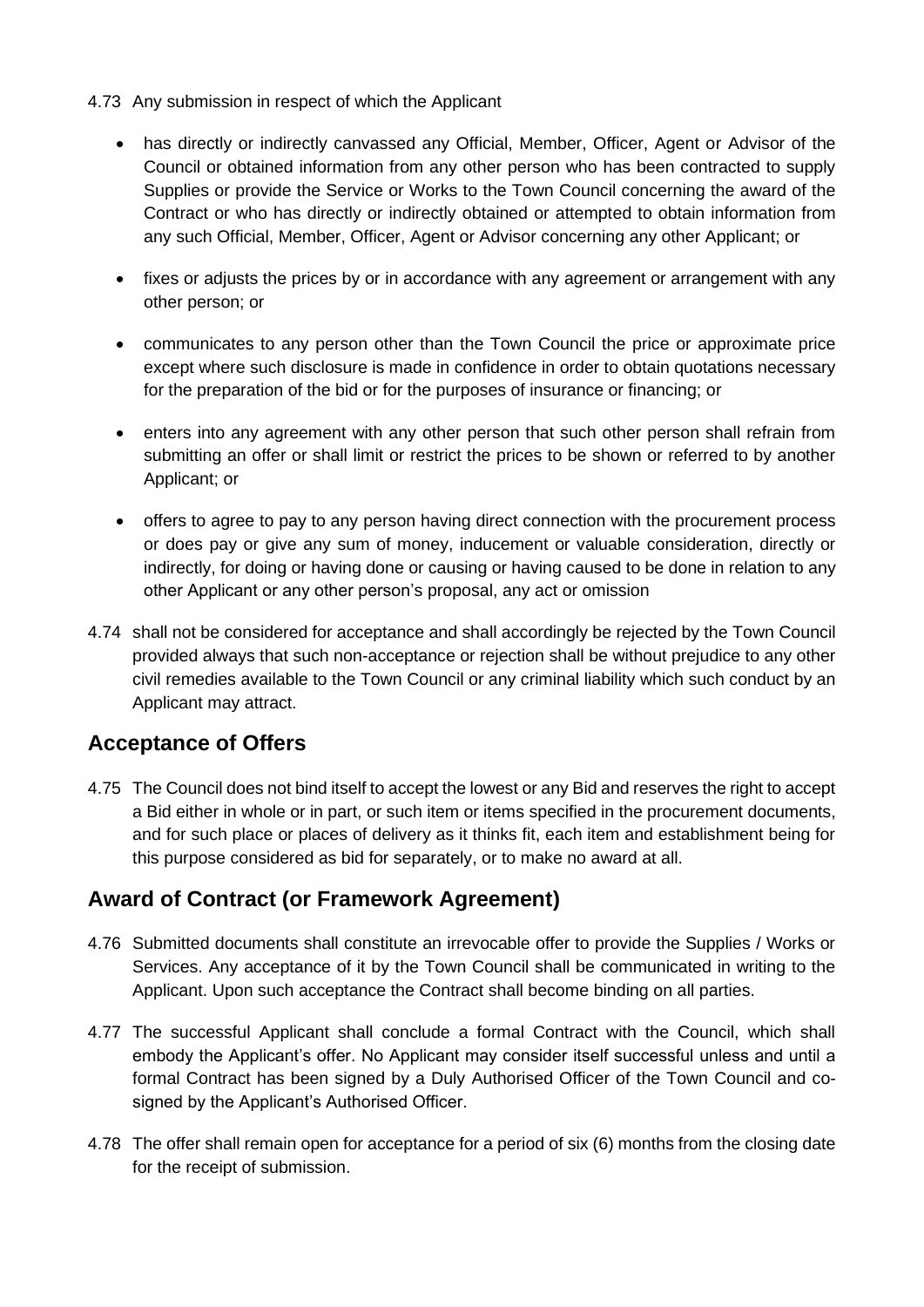# <span id="page-20-0"></span>**Intellectual Property Rights**

4.79 Intellectual property rights (IPR) to any original ideas, designs, concepts or plans contained in any document, plan, specification, drawing or design submitted in response to this process will vest with the Town Council unless copyright is claimed prior to the lodgement of such materials with the Town Council.

## **COVID Secure Site Practice**

4.80 The appointed Contractor shall ensure that works are carried out in line with current guidance and regulations in respect of COVID-19.

#### **[https://www.gov.uk/guidance/working-safely-during-coronavirus-covid-](https://www.gov.uk/guidance/working-safely-during-coronavirus-covid-19/construction-and-other-outdoor-work)[19/construction-and-other-outdoor-work](https://www.gov.uk/guidance/working-safely-during-coronavirus-covid-19/construction-and-other-outdoor-work)**

#### **<https://www.gov.uk/work/health-safety-at-work>**

4.81 To avoid spread of infections and germs, the Contractor shall ensure that cleaning equipment for different environments / areas are different colour coded to other areas, for example the British Institute of Cleaning Sciences Colour Code (or equivalent). Cleaning equipment itself to be kept clean and serviceable and replaced as required, to ensure it remains effective and where possible not contaminated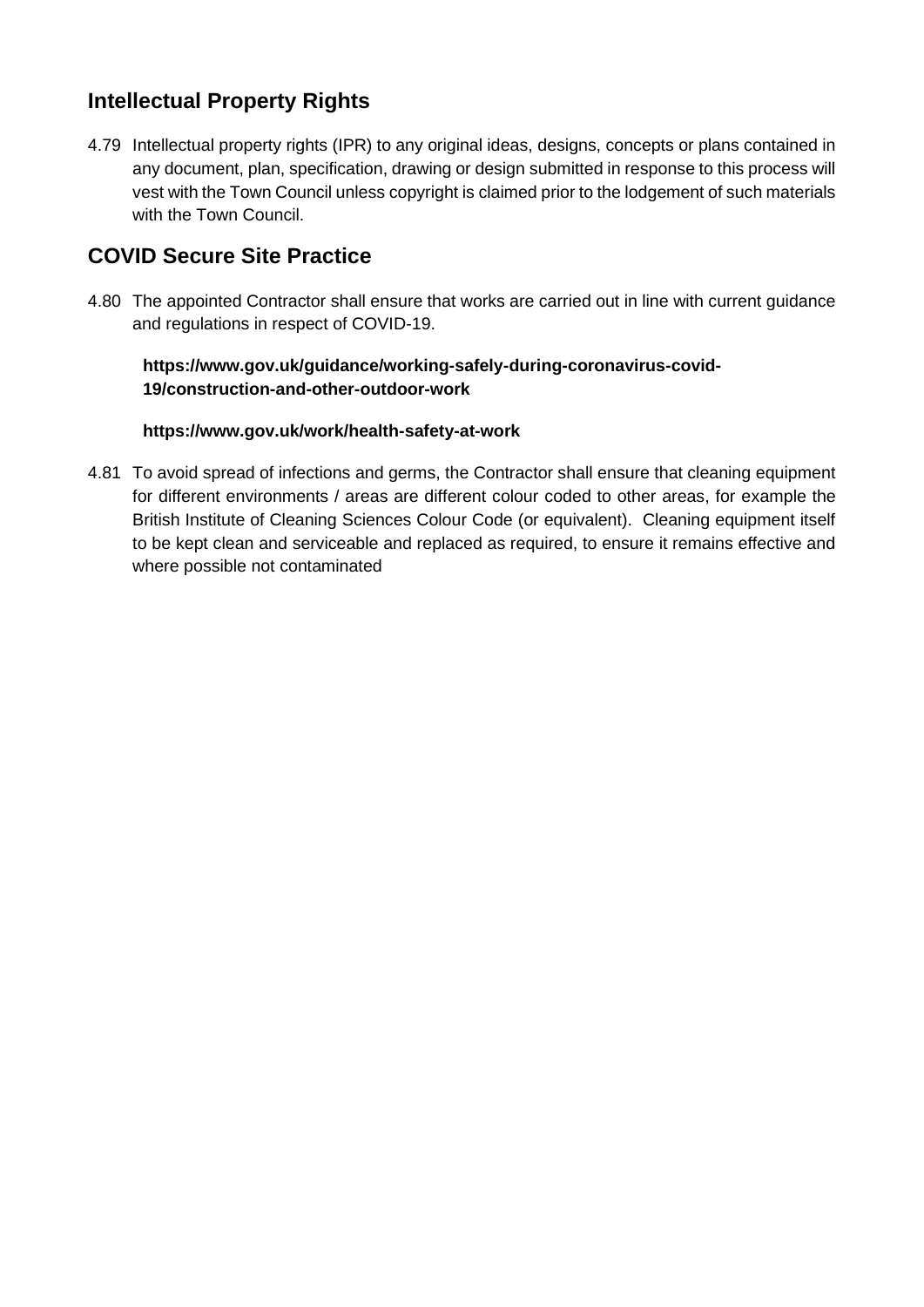# <span id="page-21-0"></span>**Definitions**

| <b>Applicant</b>                                     | Shall mean the organisation responding to the procurement through the<br>procurement process                                                                                                                                                                                                                                                                                                                                                                                                                                                                                                                                                                                                                                                                                                                                       |
|------------------------------------------------------|------------------------------------------------------------------------------------------------------------------------------------------------------------------------------------------------------------------------------------------------------------------------------------------------------------------------------------------------------------------------------------------------------------------------------------------------------------------------------------------------------------------------------------------------------------------------------------------------------------------------------------------------------------------------------------------------------------------------------------------------------------------------------------------------------------------------------------|
| <b>Authority</b>                                     | Shall mean the organisation preparing the procurement documents and/or the<br>organisation for whom the resultant Contract will be performed                                                                                                                                                                                                                                                                                                                                                                                                                                                                                                                                                                                                                                                                                       |
| Council<br><b>Authorised</b><br>Representative       | Shall mean the main client Officer for the procurement process and/or resultant<br>Contract                                                                                                                                                                                                                                                                                                                                                                                                                                                                                                                                                                                                                                                                                                                                        |
| Award                                                | Shall mean the process by which the Town Council shall determine to whom the<br>Contract will be awarded in accordance with the criteria listed at Regulation 67 of<br>the Public Contracts Regulations 2015                                                                                                                                                                                                                                                                                                                                                                                                                                                                                                                                                                                                                       |
| <b>Awarding Council</b>                              | Shall mean the organisation for whom the resultant Contract will be performed; in<br>this case it will be the Town Council                                                                                                                                                                                                                                                                                                                                                                                                                                                                                                                                                                                                                                                                                                         |
| <b>Bid</b>                                           | Shall mean the Applicant's offer to the Town Council, which shall be submitted as<br>the completed procurement documents                                                                                                                                                                                                                                                                                                                                                                                                                                                                                                                                                                                                                                                                                                           |
| <b>Clarification</b>                                 | Shall mean the process by which queries on the Town Council's procurement<br>document are raised by the Applicants and the process by which queries on the<br>Applicant's Bid are raised by the Town Council                                                                                                                                                                                                                                                                                                                                                                                                                                                                                                                                                                                                                       |
| <b>Commercially</b><br><b>Sensitive information</b>  | Shall mean the information listed by an Applicant within its Bid at Volume Two (2)<br>Applicant's Offer comprising the information of a commercially sensitive nature<br>relating to the Contractor, its intellectual property rights or its business or which the<br>Contractor has indicated to the Town Council that, if disclosed by the Town Council,<br>would cause the Contractor significant commercial disadvantage or material<br>financial loss                                                                                                                                                                                                                                                                                                                                                                         |
| <b>Consortia</b><br><b>Consortium</b>                | Shall mean two (2) or more companies or organisations, at least one of whom is an<br>economic operator, acting jointly for the purpose of being awarded a public contract<br>(pursuant to Regulation 19 Public Contracts Regulations 2015)                                                                                                                                                                                                                                                                                                                                                                                                                                                                                                                                                                                         |
| <b>Contract</b>                                      | Shall mean a formal and legally binding agreement entered in to between two or<br>more parties to provide Supplies, Services or Works in return for financial<br>remuneration including all documents to which reference may properly be made in<br>order to ascertain the rights and obligations of all the parties involved                                                                                                                                                                                                                                                                                                                                                                                                                                                                                                      |
| <b>Contract Notice</b>                               | Shall mean the publication in the Tender opportunity by the Town Council and its<br>intention to procure a public supplies, services, or works Contract                                                                                                                                                                                                                                                                                                                                                                                                                                                                                                                                                                                                                                                                            |
| <b>Contracting</b><br><b>Authority</b>               | Shall mean the Town Council                                                                                                                                                                                                                                                                                                                                                                                                                                                                                                                                                                                                                                                                                                                                                                                                        |
| <b>Contractor</b>                                    | Shall mean the Applicant awarded the Contract culminating from an offer to supply<br>accepted by the Town Council                                                                                                                                                                                                                                                                                                                                                                                                                                                                                                                                                                                                                                                                                                                  |
| <b>Town Council</b>                                  | Shall mean the Town Council                                                                                                                                                                                                                                                                                                                                                                                                                                                                                                                                                                                                                                                                                                                                                                                                        |
|                                                      | Shall mean an insurance that enables organisations to meet the costs of damages<br>and legal fees for employees who are injured or made ill at work through the fault<br>of the employer. Employees injured due to an employer's negligence can seek<br>compensation even if the organisation goes into liquidation or receivership. The<br>NHS can also claim the costs of hospital treatment (including ambulance costs)<br>when personal injury compensation is paid. This applies to incidents that occur<br>either on or after 29 January 2007.                                                                                                                                                                                                                                                                               |
| Employers'<br>Liability<br>(Compulsory<br>Insurance) | By law, an employer must have EL insurance and be insured for at least £5 million.<br>Most insurers automatically provide cover of at least £10 million. The insurance<br>must cover all the organisation's employees in England, Scotland, Wales and<br>Northern Ireland. If the organisation is not a limited company, and you are the only<br>employee or you only employ close family members, you do not need compulsory<br>Employers' Liability Insurance. Limited companies with only one employee, where<br>that employee also owns 50 per cent or more of the issued share capital in the<br>company, are also exempt from compulsory Employers' Liability Insurance.<br>However, there is nothing to prevent an exempt employer from choosing to buy this<br>insurance in view of the financial security it can provide. |
| <b>Evaluation</b>                                    | Shall mean the process through which the Applicant's Bid is reviewed in<br>accordance with the Evaluation Criteria, following which a decision to award a<br>Contract is made                                                                                                                                                                                                                                                                                                                                                                                                                                                                                                                                                                                                                                                      |